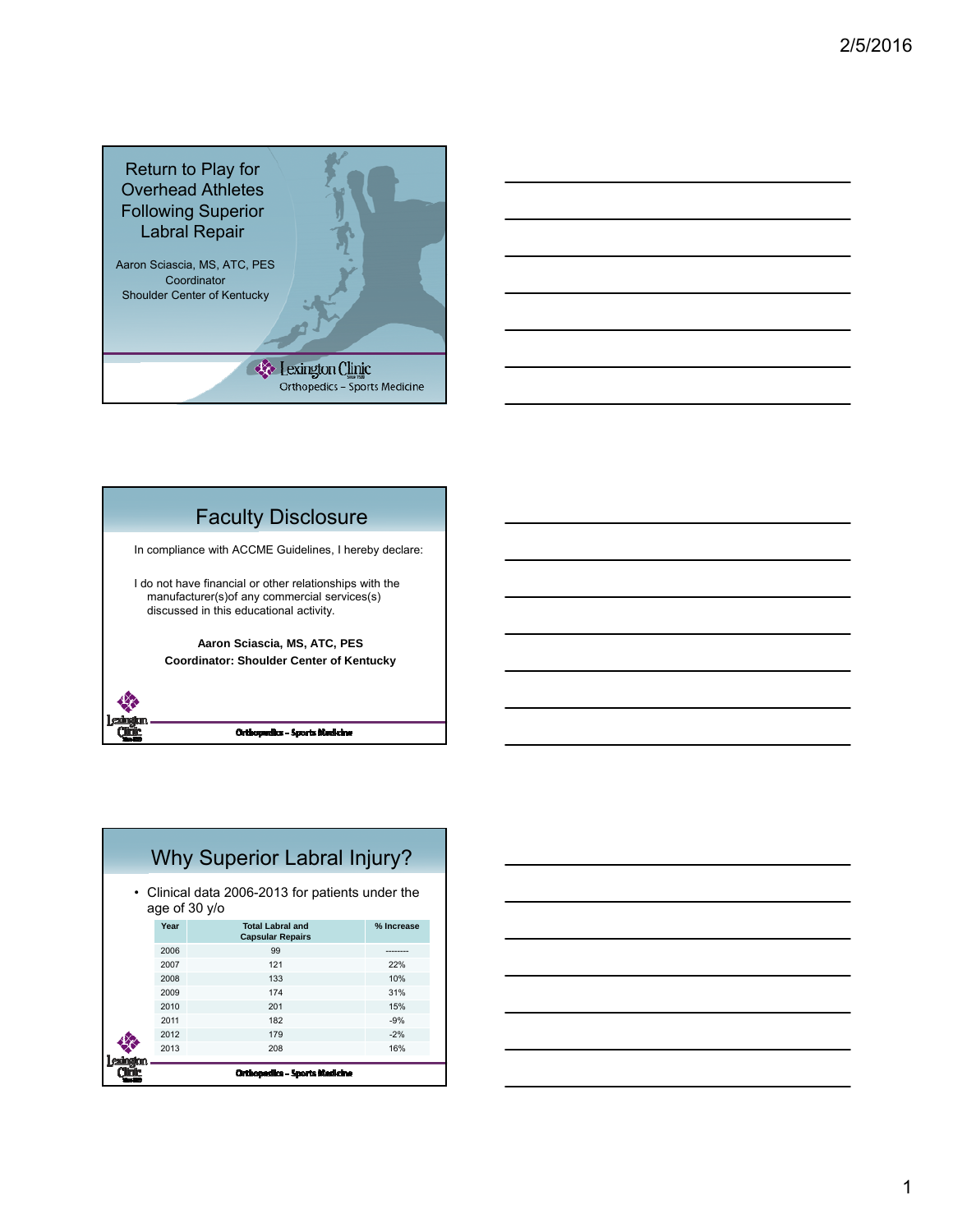



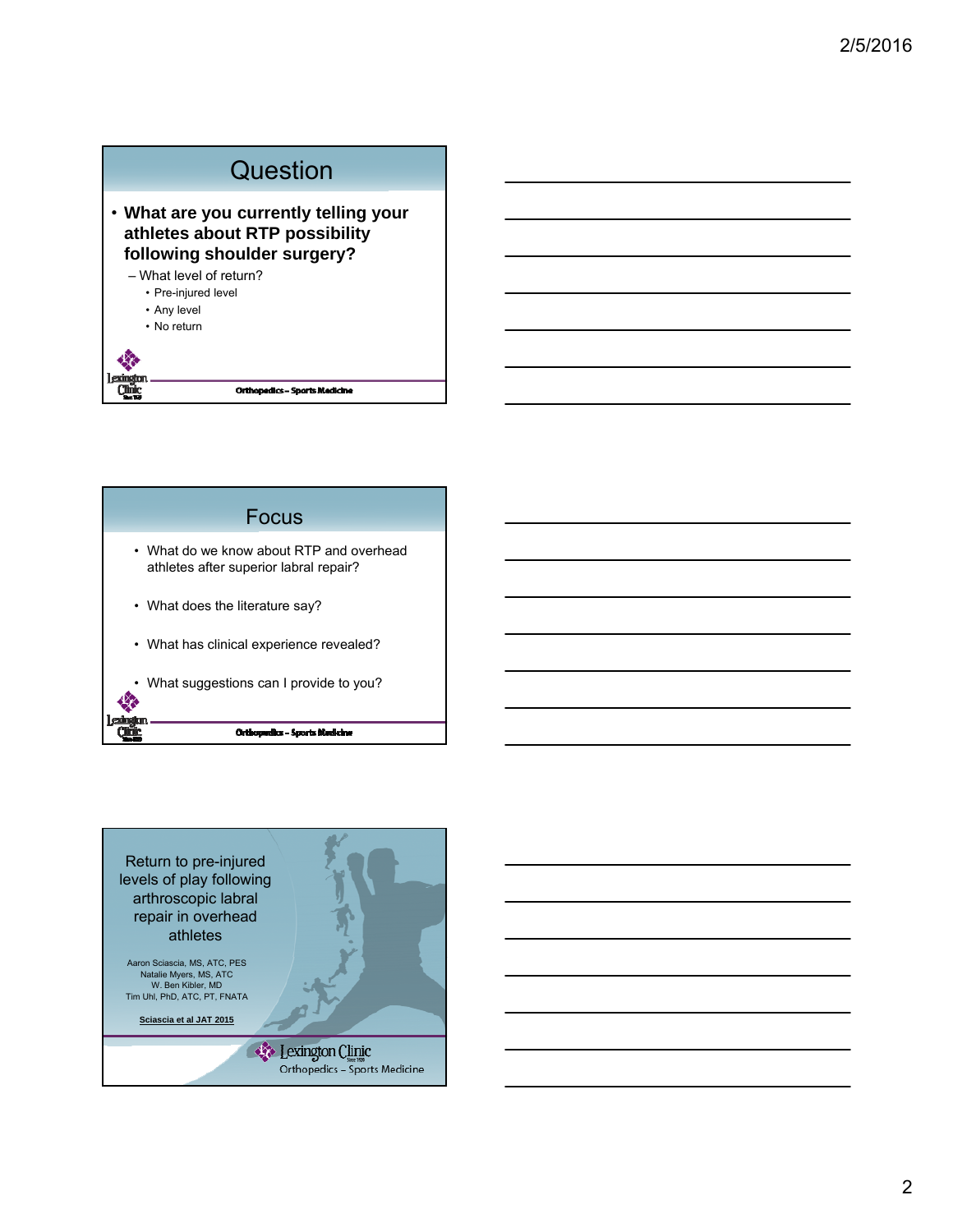





## **Background**

- **Surgery attempts to restore the functional loss** – Arthroscopic repair most common
- **Return to athletic function following arthroscopic SLAP/Int. Imp. repair is a concern of both the patient and clinician**
- **Unclear as to what extent overhead athletes return to pre-injury play following the procedure** ₩

#### Orthopedice - Sports Medicine

**Clinic**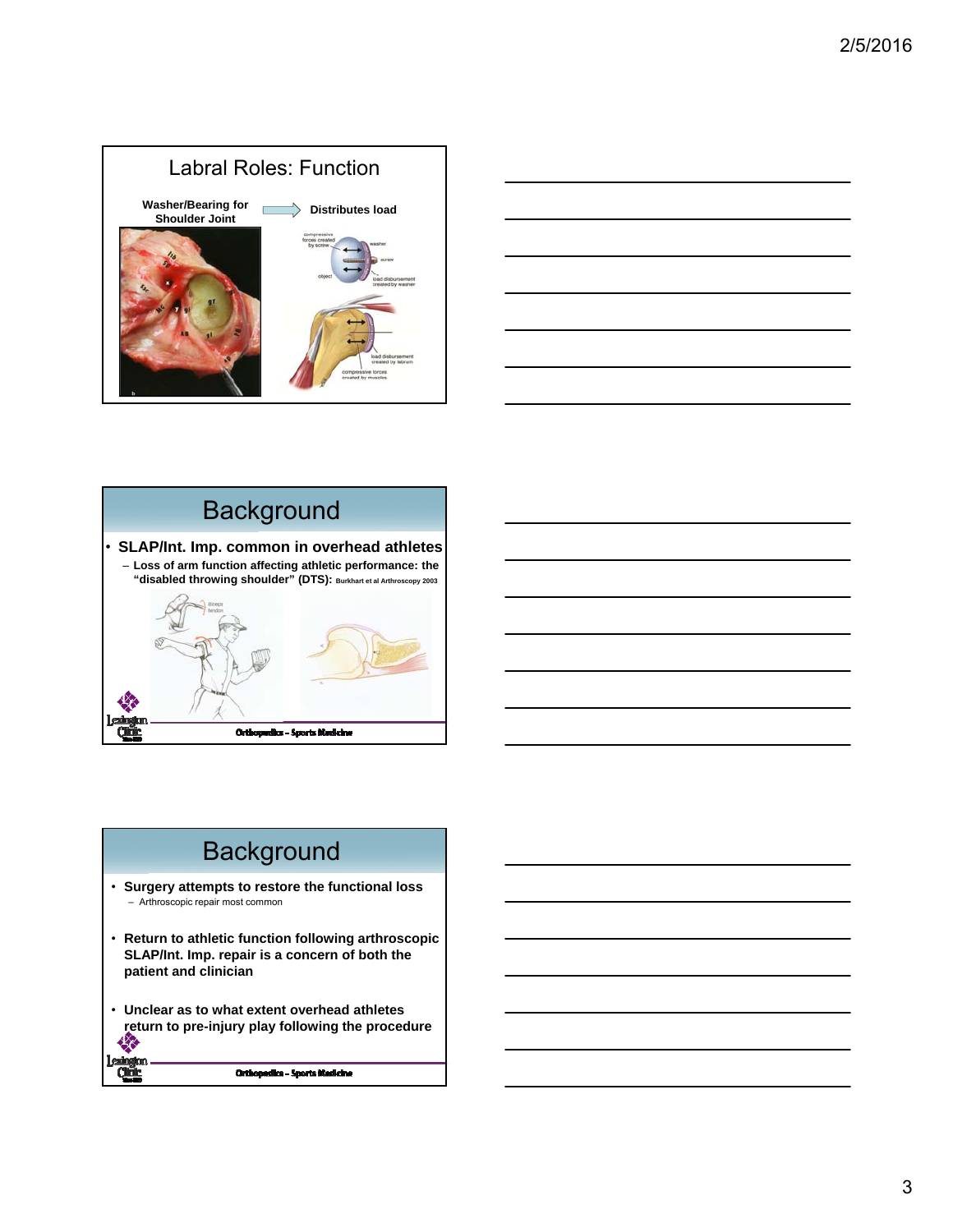|   | <b>Search Limits</b>                                                                                                                                                                                                                        |
|---|---------------------------------------------------------------------------------------------------------------------------------------------------------------------------------------------------------------------------------------------|
| ٠ | Databases<br>- CINAHL, Medline, SportDiscus<br>I imits<br>- English, Human Studies, 1972-2013<br>Inclusion<br>- Articles reporting surgical repair of an isolated superior labral injury or a labral injury<br>with soft tissue debridement |
|   | Overhead athletes with a mean age ≤40 years<br>- Record of assessment of return to pre-injury level of play<br>Exclusion                                                                                                                    |
|   | Articles not identifying the type of labral lesion repaired<br>Articles which did not describe surgical technique/procedure<br>Articles determined to be literature reviews (non-systematic reviews) or current<br>concepts/opinion papers  |
|   | Orthopedics - Sports Medicine                                                                                                                                                                                                               |







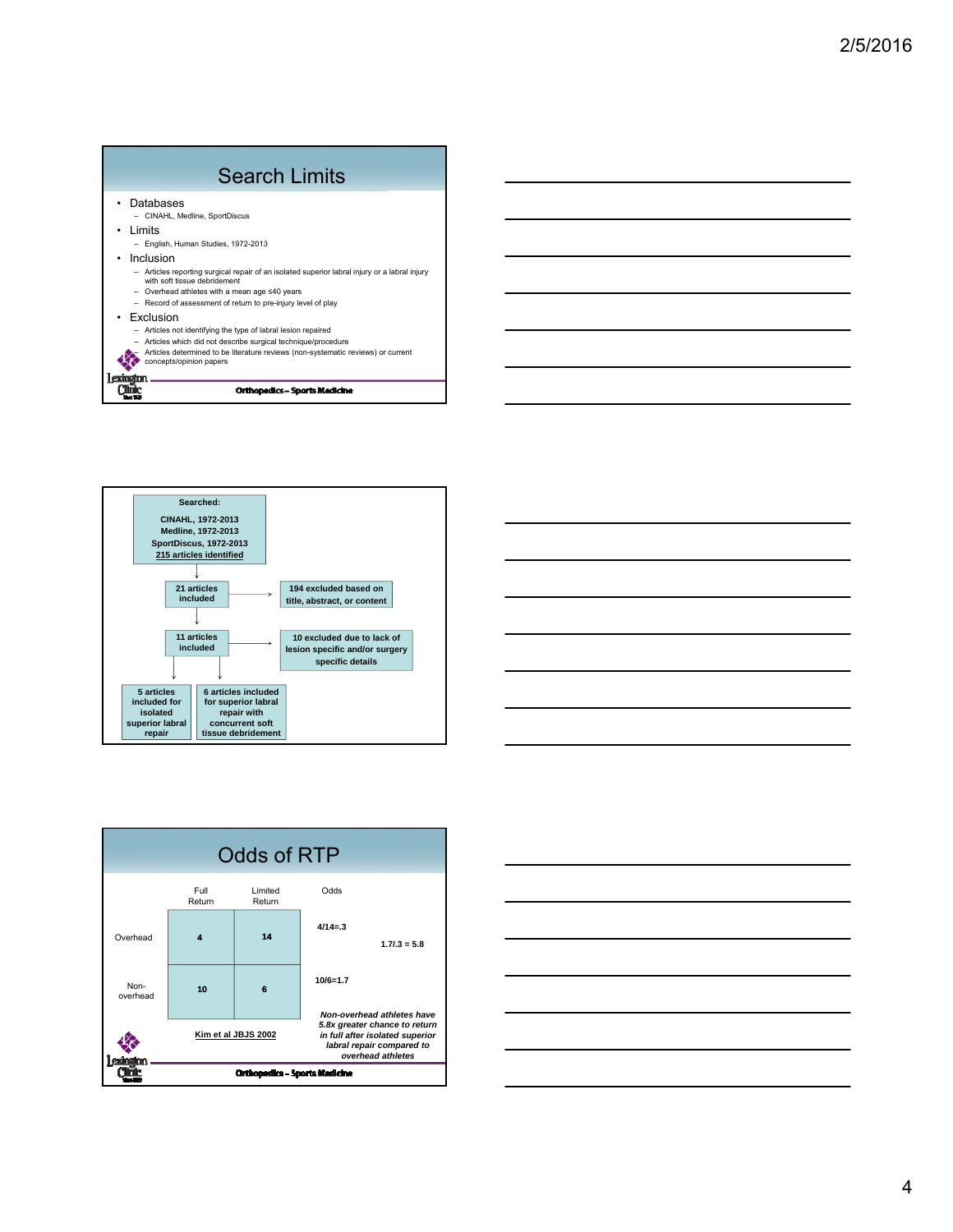| <b>Critical Appraisal</b>                                                                                                                                                                       |
|-------------------------------------------------------------------------------------------------------------------------------------------------------------------------------------------------|
| Intervention study appraisal score sheet described by<br>MacDermid<br>- Macdermid J. J Hand Therapy 2004<br>- 24 questions divided amongst 7 subsections<br>- Score from 0 to 2 (48 points max) |
| Scoring sheet was modified to a binary ("yes" or "no") scoring<br>system                                                                                                                        |
| Risk of bias determined<br>Agency for Healthcare Research and Quality                                                                                                                           |
| Orthopedics – Sports Medicine                                                                                                                                                                   |



|                      | Kim et<br>al (2002)                                           | Cohen et<br>al (2006)                                          | Yung et<br>al (2008)            | <b>Maier</b> et<br>al (2013)                                                                                 | Park et<br>al (2013)                           |
|----------------------|---------------------------------------------------------------|----------------------------------------------------------------|---------------------------------|--------------------------------------------------------------------------------------------------------------|------------------------------------------------|
| # Subjects           | 34 patients<br>18 overhead                                    | 39 patients<br>8 throwing                                      | 16 patients<br>13 overhead      | 24 patients<br>18 overhead                                                                                   | 24 patients<br>24 overhead                     |
| Sub<br><b>Groups</b> | a Overhead<br>b. Non-overhead                                 | a. Throwing<br>b. Non-throwing                                 | Overhead                        | Suture Anchor<br>a.<br>h.<br>Transglenoid<br>suture                                                          | <b>Baseball</b><br>a.<br>Overhead<br>b.        |
| <b>Sports</b>        | <b>Baseball eluded</b><br>to but no other<br>sports specified | Baseball, football,<br>hockey, lacrosse,<br>volleyball, skiing | Tennis.<br>handball.<br>cricket | Volleyball, soccer,<br>tennis, boxing,<br>weight lifting,<br>badminton.<br>basketball.<br>swimming, climbing | Baseball, javelin,<br>volleyball,<br>hadminton |
|                      |                                                               |                                                                |                                 |                                                                                                              |                                                |
|                      |                                                               |                                                                |                                 |                                                                                                              |                                                |
|                      |                                                               |                                                                |                                 |                                                                                                              |                                                |

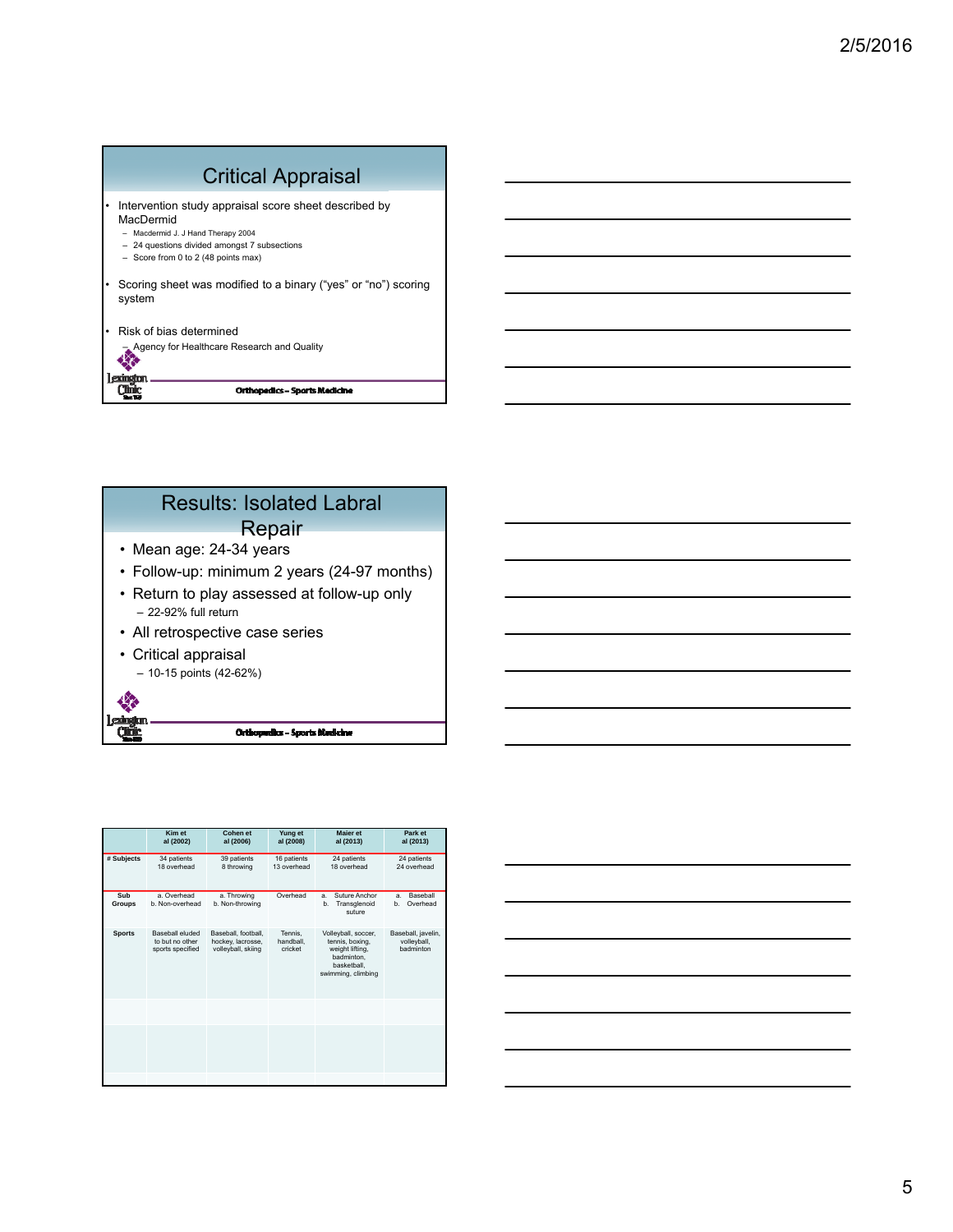|               | Kim et<br>al (2002)                                           | Cohen et<br>al (2006)                                          | Yung et<br>al (2008)            | <b>Maier</b> et<br>al (2013)                                                                                 | Park et<br>al (2013)                           |
|---------------|---------------------------------------------------------------|----------------------------------------------------------------|---------------------------------|--------------------------------------------------------------------------------------------------------------|------------------------------------------------|
| # Subjects    | 34 patients<br>18 overhead                                    | 39 patients<br>8 throwing                                      | 16 patients<br>13 overhead      | 24 patients<br>18 overhead                                                                                   | 24 patients<br>24 overhead                     |
| Sub<br>Groups | a Overhead<br>b. Non-overhead                                 | a. Throwing<br>b. Non-throwing                                 | Overhead                        | Suture Anchor<br>$\mathbf{a}$<br>Transglenoid<br>b.<br>suture                                                | <b>Baseball</b><br>a.<br>Overhead<br>b.        |
| <b>Sports</b> | <b>Baseball eluded</b><br>to but no other<br>sports specified | Baseball, football,<br>hockey, lacrosse,<br>volleyball, skiing | Tennis.<br>handball.<br>cricket | Volleyball, soccer,<br>tennis, boxing,<br>weight lifting,<br>badminton.<br>basketball.<br>swimming, climbing | Baseball, javelin,<br>volleyball,<br>hadminton |
|               |                                                               |                                                                |                                 |                                                                                                              |                                                |
|               |                                                               |                                                                |                                 |                                                                                                              |                                                |
|               |                                                               |                                                                |                                 |                                                                                                              |                                                |



|                      | Kim et<br>al (2002)                                           | Cohen et<br>al (2006)                                          | Yung et<br>al (2008)            | <b>Maier</b> et<br>al (2013)                                                                                 | Park et<br>al (2013)                              |
|----------------------|---------------------------------------------------------------|----------------------------------------------------------------|---------------------------------|--------------------------------------------------------------------------------------------------------------|---------------------------------------------------|
| # Subjects           | 34 patients<br>18 overhead                                    | 39 patients<br>8 throwing                                      | 16 patients<br>13 overhead      | 24 patients<br>18 overhead                                                                                   | 24 patients<br>24 overhead                        |
| Sub<br><b>Groups</b> | a Overhead<br>b. Non-overhead                                 | a. Throwing<br>b. Non-throwing                                 | Overhead                        | Suture Anchor<br>$\mathbf{a}$<br>b.<br>Transglenoid<br>suture                                                | <b>Baseball</b><br>$\mathbf{a}$<br>Overhead<br>b. |
| <b>Sports</b>        | <b>Baseball eluded</b><br>to but no other<br>sports specified | Baseball, football,<br>hockey, lacrosse,<br>volleyball, skiing | Tennis.<br>handball.<br>cricket | Volleyball, soccer,<br>tennis, boxing,<br>weight lifting,<br>badminton.<br>basketball.<br>swimming, climbing | Baseball, javelin,<br>volleyball,<br>hadminton    |
|                      |                                                               |                                                                |                                 |                                                                                                              |                                                   |
|                      |                                                               |                                                                |                                 |                                                                                                              |                                                   |
|                      |                                                               |                                                                |                                 |                                                                                                              |                                                   |

|                            | Kim et<br>al (2002) | Cohen et<br>al (2006) | Yung et<br>al (2008) | <b>Maier</b> et<br>al (2013) | Park et<br>al (2013) |
|----------------------------|---------------------|-----------------------|----------------------|------------------------------|----------------------|
|                            |                     |                       |                      |                              |                      |
|                            |                     |                       |                      |                              |                      |
|                            |                     |                       |                      |                              |                      |
|                            |                     |                       |                      |                              |                      |
| <b>Rate Full</b><br>Return | Overhead: 22%       | Thrower: 37%          | Overhead: 92%        | SA: 56%                      | Baseball: 37%        |
|                            | Non-overhead: 63%   | Non-thrower: 58%      | Non-overhead: 100%   | TS: 67%                      | Other: 75%           |
|                            |                     |                       |                      |                              |                      |
|                            |                     |                       |                      |                              |                      |
|                            |                     |                       |                      |                              |                      |
|                            |                     |                       |                      |                              |                      |
|                            |                     |                       |                      |                              |                      |

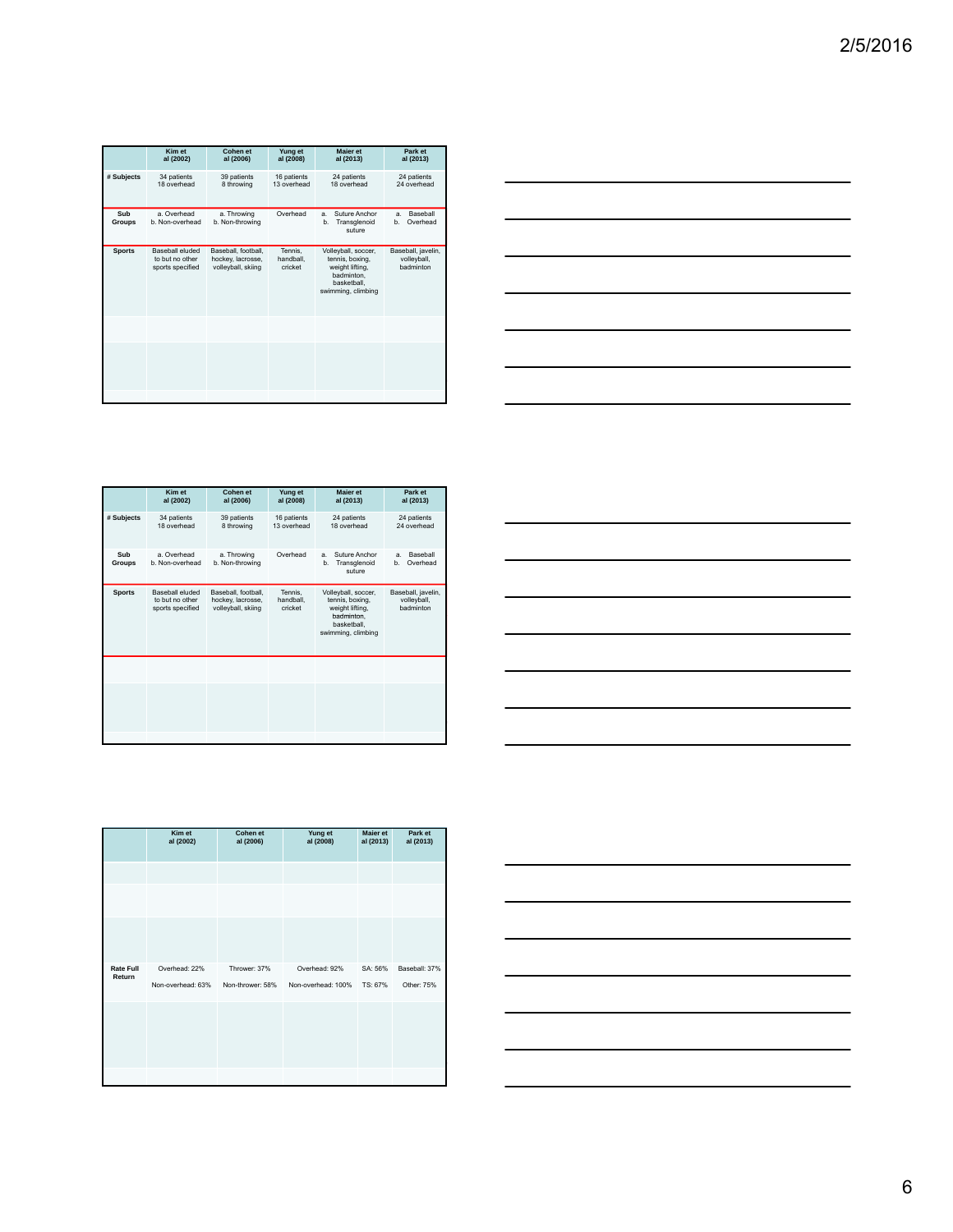|                                | Kim et<br>al (2002)                | Cohen et<br>al (2006)            | Yung et<br>al (2008) | <b>Maier et</b><br>al (2013) | Park et<br>al (2013)        |
|--------------------------------|------------------------------------|----------------------------------|----------------------|------------------------------|-----------------------------|
|                                |                                    |                                  |                      |                              |                             |
|                                |                                    |                                  |                      |                              |                             |
|                                |                                    |                                  |                      |                              |                             |
|                                |                                    |                                  |                      |                              |                             |
| <b>Odds for Full</b><br>Return | Overhead: 0.3<br>Non-overhead: 1.7 | Thrower: 0.6<br>Non-thrower: 1.4 | N/A                  | SA: 1.3<br>TS: 2.0           | Baseball: 0.6<br>Other: 3.0 |
|                                | OR: 5.8                            | OR: 2.3                          |                      | OR: 1.6                      | OR: 5                       |
|                                |                                    |                                  |                      |                              |                             |
| Appraisal                      | 12 (50%)                           | 10 (42%)                         | 12 (50%)             | 15 (62%)                     | 10 (42%)                    |

| the control of the control of the control of the control of the control of the control of the control of the control of the control of the control of the control of the control of the control of the control of the control | the control of the control of the |
|-------------------------------------------------------------------------------------------------------------------------------------------------------------------------------------------------------------------------------|-----------------------------------|
|                                                                                                                                                                                                                               |                                   |
|                                                                                                                                                                                                                               |                                   |
|                                                                                                                                                                                                                               |                                   |
|                                                                                                                                                                                                                               |                                   |
|                                                                                                                                                                                                                               |                                   |
|                                                                                                                                                                                                                               |                                   |
|                                                                                                                                                                                                                               |                                   |
|                                                                                                                                                                                                                               |                                   |
|                                                                                                                                                                                                                               |                                   |
|                                                                                                                                                                                                                               |                                   |

### Results: Labral Repair with **Debridement** • Mean age: 24-36 years • Follow-up: minimum 1 year (12-120 months) • Return to play assessed at follow-up only  $-41-84%$  full return

- All retrospective case series
- Critical appraisal

46 leshgan<br>Quar

– 11-17 points (42-70%)

| Ide et<br><b>Brockmeier et</b><br>Morgan et |                              |                                                                                              |                                                             |  |  |
|---------------------------------------------|------------------------------|----------------------------------------------------------------------------------------------|-------------------------------------------------------------|--|--|
|                                             | al (1998)                    | al (2005)                                                                                    | al (2009)                                                   |  |  |
| # Subjects                                  | 102 patients<br>53 overhead  | 40 patients<br>40 overhead                                                                   | 47 patients<br>22 overhead                                  |  |  |
| <b>Sub Groups</b>                           | Overhead                     | a. Baseball<br>b. Other                                                                      | a. Overhead<br>b. Other                                     |  |  |
| <b>Sports</b>                               | Baseball, tennis, volleyball | Baseball, handball,<br>volleyball, basketball,<br>softball, racquetball,<br>soccer, swimming | Baseball, tennis, softball,<br>swimming, volleyball, squash |  |  |
|                                             |                              |                                                                                              |                                                             |  |  |
|                                             |                              |                                                                                              |                                                             |  |  |

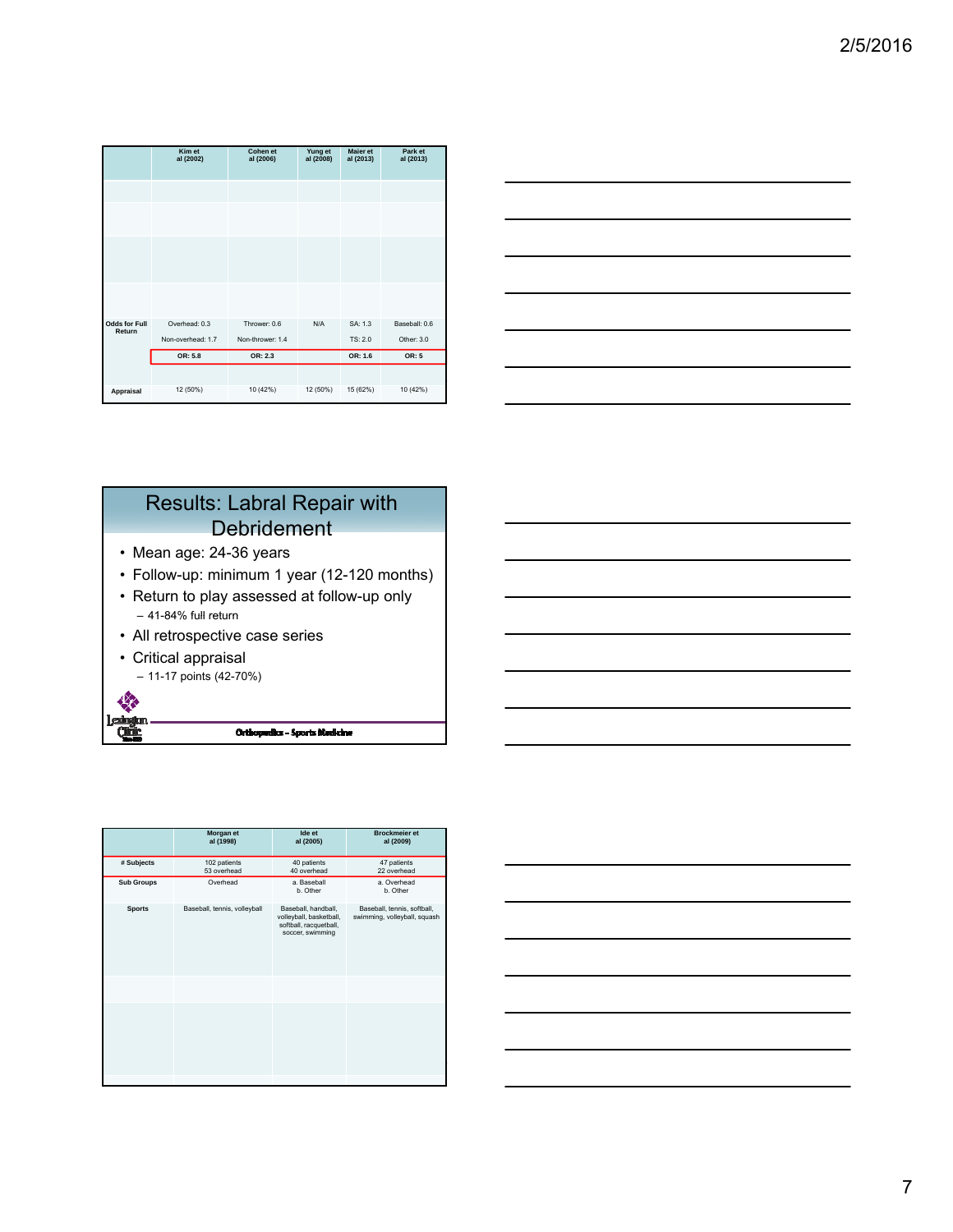|                   | Morgan et<br>al (1998)       | Ide et<br>al (2005)                                                                          | <b>Brockmeier et</b><br>al (2009)                           |
|-------------------|------------------------------|----------------------------------------------------------------------------------------------|-------------------------------------------------------------|
| # Subjects        | 102 patients<br>53 overhead  | 40 patients<br>40 overhead                                                                   | 47 patients<br>22 overhead                                  |
| <b>Sub Groups</b> | Overhead                     | a. Baseball<br>b. Other                                                                      | a. Overhead<br>b. Other                                     |
| <b>Sports</b>     | Baseball, tennis, volleyball | Baseball, handball,<br>volleyball, basketball,<br>softball, racquetball,<br>soccer, swimming | Baseball, tennis, softball,<br>swimming, volleyball, squash |
|                   |                              |                                                                                              |                                                             |
|                   |                              |                                                                                              |                                                             |



|                   | Morgan et<br>al (1998)       | Ide et<br>al (2005)                                                                          | <b>Brockmeier et</b><br>al (2009)                           |
|-------------------|------------------------------|----------------------------------------------------------------------------------------------|-------------------------------------------------------------|
| # Subjects        | 102 patients<br>53 overhead  | 40 patients<br>40 overhead                                                                   | 47 patients<br>22 overhead                                  |
| <b>Sub Groups</b> | Overhead                     | a. Baseball<br>b. Other                                                                      | a. Overhead<br>b. Other                                     |
| <b>Sports</b>     | Baseball, tennis, volleyball | Baseball, handball,<br>volleyball, basketball,<br>softball, racquetball,<br>soccer, swimming | Baseball, tennis, softball,<br>swimming, volleyball, squash |
|                   |                              |                                                                                              |                                                             |
|                   |                              |                                                                                              |                                                             |

|                         | Morgan et<br>al (1998) | Ide et<br>al (2005) | <b>Brockmeier et</b><br>al (2009) |
|-------------------------|------------------------|---------------------|-----------------------------------|
|                         |                        |                     |                                   |
|                         |                        |                     |                                   |
|                         |                        |                     |                                   |
|                         |                        |                     |                                   |
|                         |                        |                     |                                   |
|                         |                        |                     |                                   |
| <b>Rate Full Return</b> | Pitchers: 84%          | Baseball: 63%       | Overhead: 71%                     |
|                         |                        | Other: 86%          | Other: 74%                        |
|                         |                        |                     |                                   |
|                         |                        |                     |                                   |
|                         |                        |                     |                                   |
|                         |                        |                     |                                   |
|                         |                        |                     |                                   |
|                         |                        |                     |                                   |

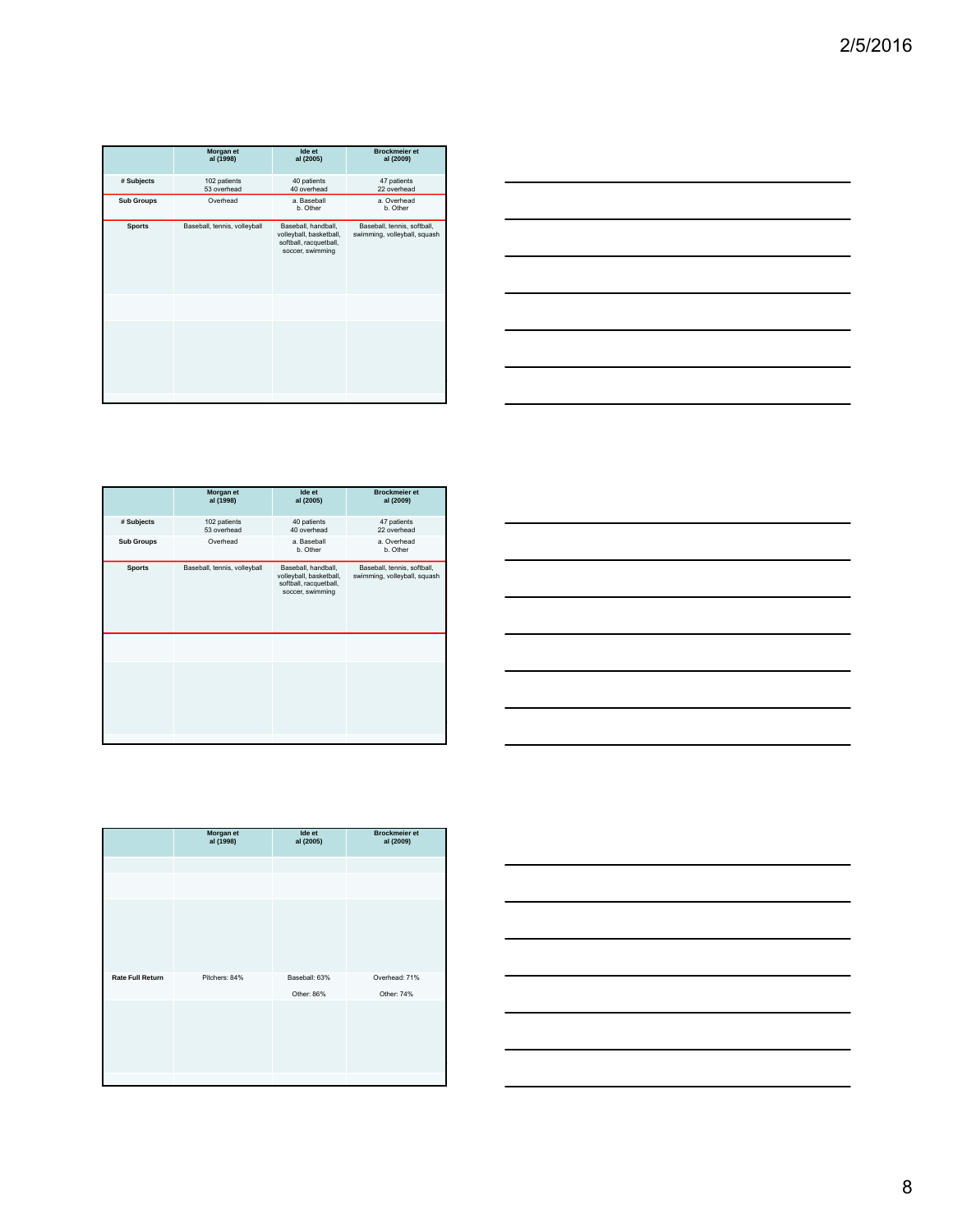|                                | Morgan et<br>al (1998) | Ide et<br>al (2005) | <b>Brockmeier et</b><br>al (2009) |
|--------------------------------|------------------------|---------------------|-----------------------------------|
|                                |                        |                     |                                   |
|                                |                        |                     |                                   |
|                                |                        |                     |                                   |
|                                |                        |                     |                                   |
| <b>Odds for Full</b><br>Return | N/A                    | Baseball: 1.7       | Overhead: 2.5                     |
|                                |                        | Other: 6.0          | Other: 5.0                        |
|                                |                        | OR: 3.5             | OR: 2                             |
|                                |                        |                     |                                   |
| Appraisal                      | 11 (46%)               | 17 (70%)            | 15 (62%)                          |



|                   | <b>Friel et</b><br>al (2010)   | Park et<br>al (2011)              | Neri et<br>al (2011)                        |
|-------------------|--------------------------------|-----------------------------------|---------------------------------------------|
| # Subjects        | 48 patients<br>23 overhead     | 6 overhead                        | 23 overhead                                 |
| <b>Sub Groups</b> | a. Overhead<br>b. Non-overhead | Overhead                          | a. SLAP<br>b. SLAP/RC                       |
| <b>Sports</b>     | Baseball, volleyball, tennis   | Baseball, softball,<br>volleyball | Baseball, volleyball, tennis, water<br>polo |
|                   |                                |                                   |                                             |
|                   |                                |                                   |                                             |
|                   |                                |                                   |                                             |

| and the control of the control of the control of the control of the control of the control of the control of the<br>____ | <u> a shekara ta 1999 a shekara ta 1999 a shekara ta 1999 a shekara ta 1999 a shekara ta 1999 a shekara ta 1999 a shekara ta 1999 a shekara ta 1999 a shekara ta 1999 a shekara ta 1999 a shekara ta 1999 a shekara ta 1999 a sh</u> |
|--------------------------------------------------------------------------------------------------------------------------|--------------------------------------------------------------------------------------------------------------------------------------------------------------------------------------------------------------------------------------|
|                                                                                                                          |                                                                                                                                                                                                                                      |
|                                                                                                                          | ___                                                                                                                                                                                                                                  |
|                                                                                                                          |                                                                                                                                                                                                                                      |
|                                                                                                                          |                                                                                                                                                                                                                                      |
|                                                                                                                          |                                                                                                                                                                                                                                      |
|                                                                                                                          |                                                                                                                                                                                                                                      |
|                                                                                                                          |                                                                                                                                                                                                                                      |
|                                                                                                                          |                                                                                                                                                                                                                                      |
|                                                                                                                          |                                                                                                                                                                                                                                      |
|                                                                                                                          |                                                                                                                                                                                                                                      |
|                                                                                                                          |                                                                                                                                                                                                                                      |
| and the control of the control of the control of the control of the control of the control of the control of the         |                                                                                                                                                                                                                                      |

|                   | <b>Friel et</b><br>al (2010)   | Park et<br>al (2011)              | Neri et<br>al (2011)                        |
|-------------------|--------------------------------|-----------------------------------|---------------------------------------------|
| # Subjects        | 48 patients<br>23 overhead     | 6 overhead                        | 23 overhead                                 |
| <b>Sub Groups</b> | a. Overhead<br>b. Non-overhead | Overhead                          | a. SLAP<br>b. SLAP/RC                       |
| <b>Sports</b>     | Baseball, volleyball, tennis   | Baseball, softball,<br>volleyball | Baseball, volleyball, tennis, water<br>polo |
|                   |                                |                                   |                                             |
|                   |                                |                                   |                                             |
|                   |                                |                                   |                                             |

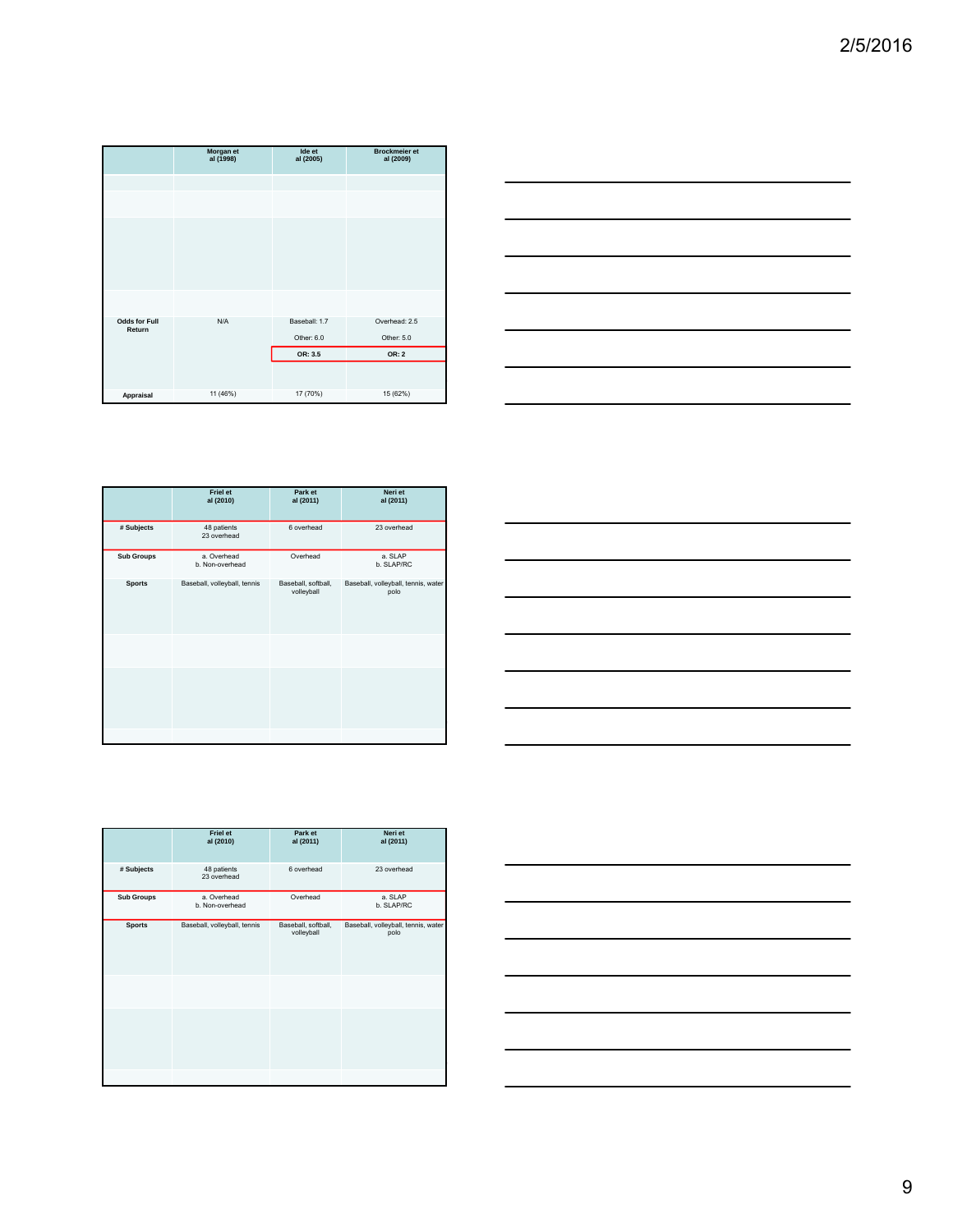|                   | Friel et<br>al (2010)         | Park et<br>al (2011)              | Neri et<br>al (2011)                        |
|-------------------|-------------------------------|-----------------------------------|---------------------------------------------|
| # Subjects        | 48 patients<br>23 overhead    | 6 overhead                        | 23 overhead                                 |
| <b>Sub Groups</b> | a Overhead<br>b. Non-overhead | Overhead                          | a SLAP<br>b. SLAP/RC                        |
| <b>Sports</b>     | Baseball, volleyball, tennis  | Baseball, softball,<br>volleyball | Baseball, volleyball, tennis, water<br>polo |
|                   |                               |                                   |                                             |
|                   |                               |                                   |                                             |
|                   |                               |                                   |                                             |



|                | Friel et<br>al (2010)              | Park et<br>al (2011) | Neri et<br>al (2011)                    |
|----------------|------------------------------------|----------------------|-----------------------------------------|
|                |                                    |                      |                                         |
|                |                                    |                      |                                         |
|                |                                    |                      |                                         |
| Return<br>Rate | Overhead: 56%<br>Non-overhead: 67% | Overhead: 0-20%      | <b>SLAP: 57%</b><br><b>SLAP/RC: 13%</b> |
|                |                                    |                      |                                         |
|                |                                    |                      |                                         |
|                |                                    |                      |                                         |



|                   | <b>Friel et</b><br>al (2010) | Park et<br>al (2011) | Neri et<br>al (2011) |
|-------------------|------------------------------|----------------------|----------------------|
|                   |                              |                      |                      |
|                   |                              |                      |                      |
|                   |                              |                      |                      |
|                   |                              |                      |                      |
| <b>Odds Ratio</b> | Overhead: 1.3                | N/A                  | <b>SLAP: 4.0</b>     |
|                   | Non-overhead: 2.0            |                      | <b>SLAP/RC: 0.1</b>  |
|                   | OR: 1.5                      |                      | OR: 28               |
|                   |                              |                      |                      |
| Appraisal         | 14 (58%)                     | 10 (42%)             | 12 (50%)             |

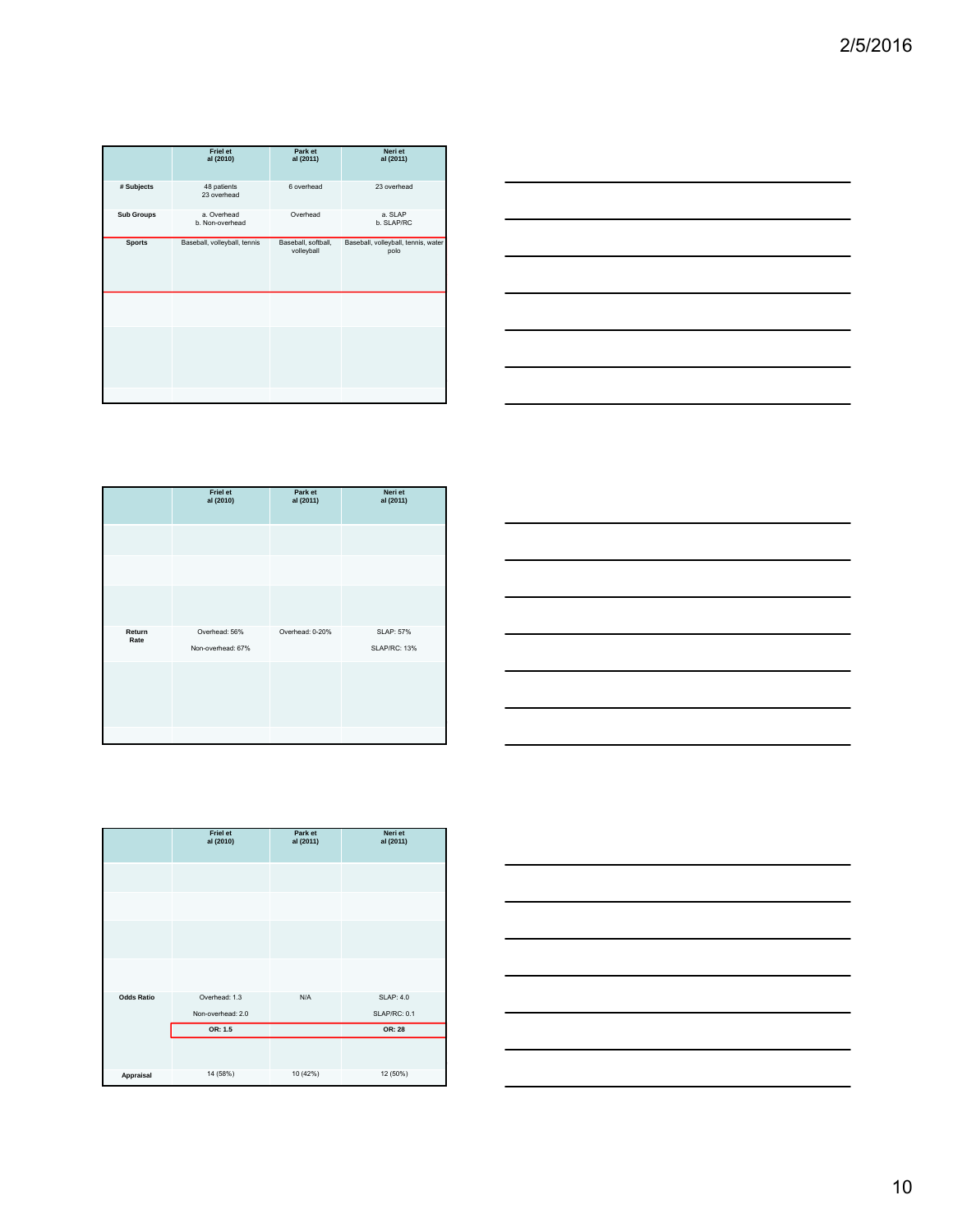## Superior Labral Repair with Concurrent Debridement

- Both groups had positive chance of success – Odds all greater than 1
- But why???
	- 8.5 more overhead patients in concurrent procedure group
	- Superior labral injury not occurring in isolation
	- Optimum method to treat labral pathology not fully understood



| Study                     | <b>Number of Anchors Reported</b> | <b>Anchor Location Described</b>                                                             |
|---------------------------|-----------------------------------|----------------------------------------------------------------------------------------------|
| Kim et<br>al 2002         | At least 1                        | Base of biceps                                                                               |
| Cohen et<br>al 2006       | $1 - 4$                           | Where indicated                                                                              |
| Yung et<br>al 2008        | $2 - 4$                           | 2 o'clock to 10 o'clock                                                                      |
| Maier et<br>al 2013       | $1 - 2$                           | Where indicated                                                                              |
| Park et<br>al 2013        | At least 1                        | 12 o'clock for double loaded anchor.<br>11 o'clock and 1 o'clock for single<br>loaded anchor |
| Morgan et<br>al 1998      | No                                | Articular margin                                                                             |
| Ide et<br>al 2005         | At least 2                        | 11 o'clock to 1 o'clock                                                                      |
| Brockmeier et<br>al 2009  | At least 1                        | Articular margin not beyond 10<br>o'clock                                                    |
| Friel et<br>al 2010       | At least 1                        | Base of biceps to 11 o'clock                                                                 |
| Park and<br>Glousman 2011 | No                                | No                                                                                           |
| Neri et<br>al 2011        | Mean 2.3                          | On either side of biceps                                                                     |

| <u> 1989 - Johann Stoff, deutscher Stoff, der Stoff, der Stoff, der Stoff, der Stoff, der Stoff, der Stoff, der S</u> |  |       |
|-----------------------------------------------------------------------------------------------------------------------|--|-------|
|                                                                                                                       |  |       |
|                                                                                                                       |  | _____ |
|                                                                                                                       |  |       |

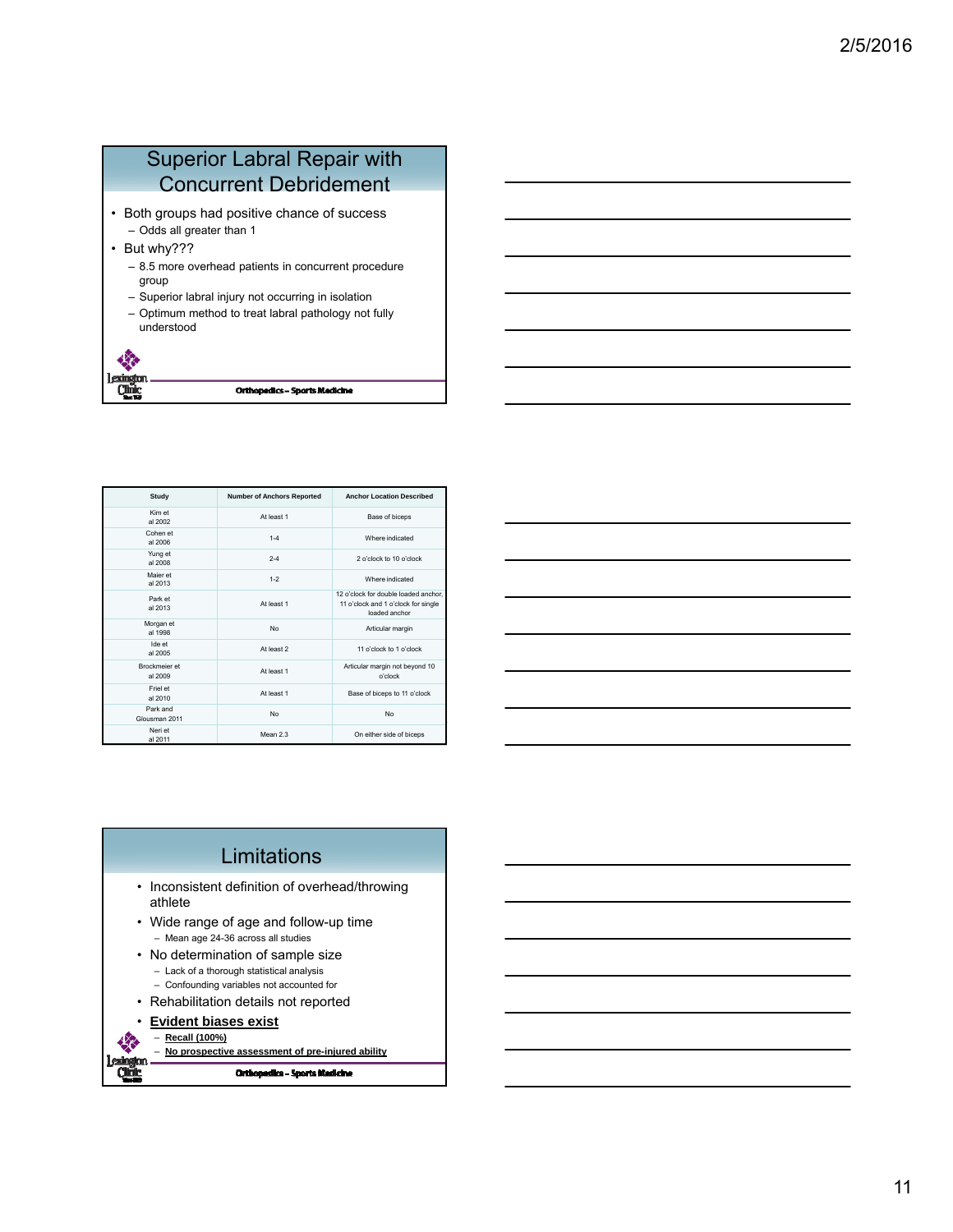



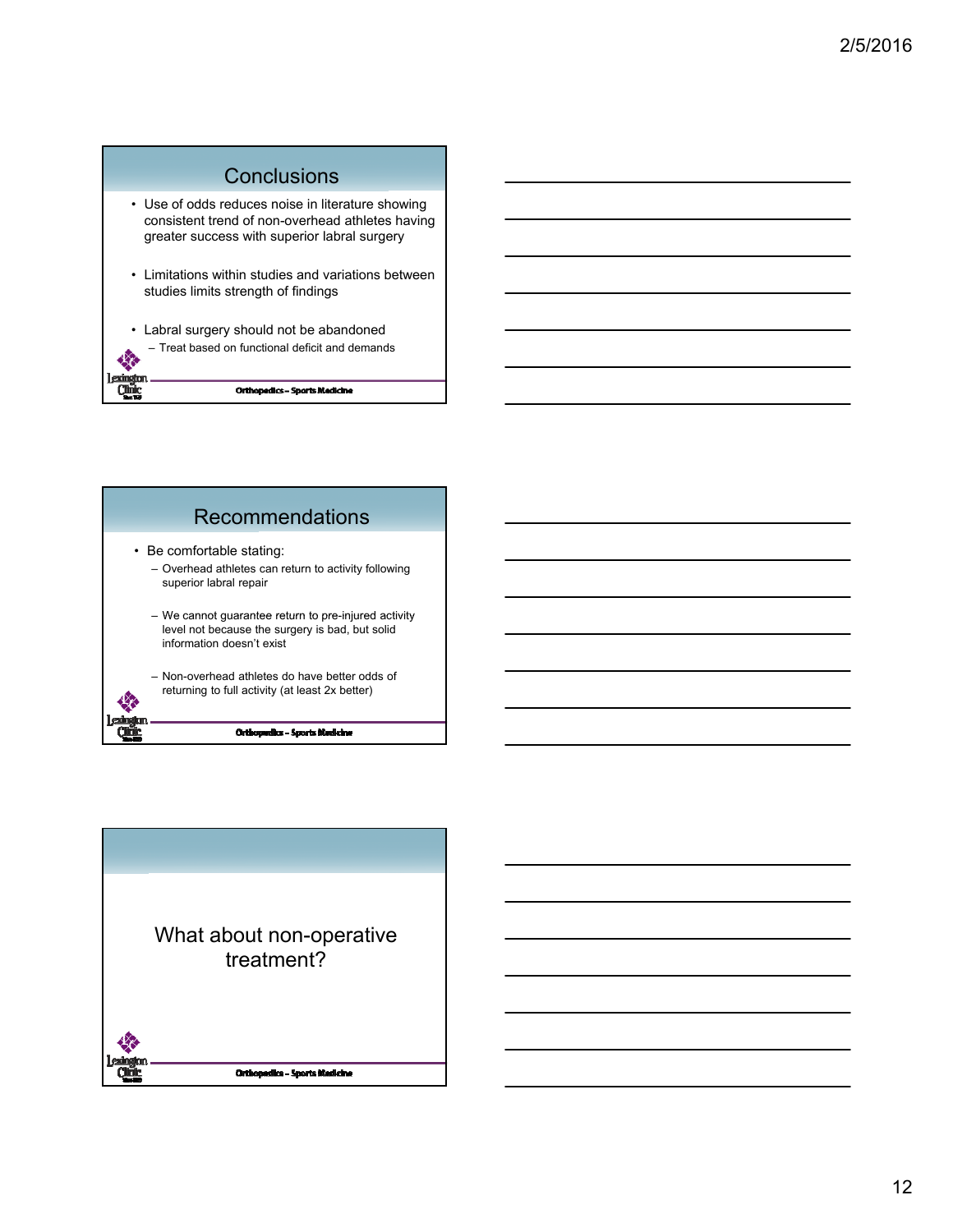



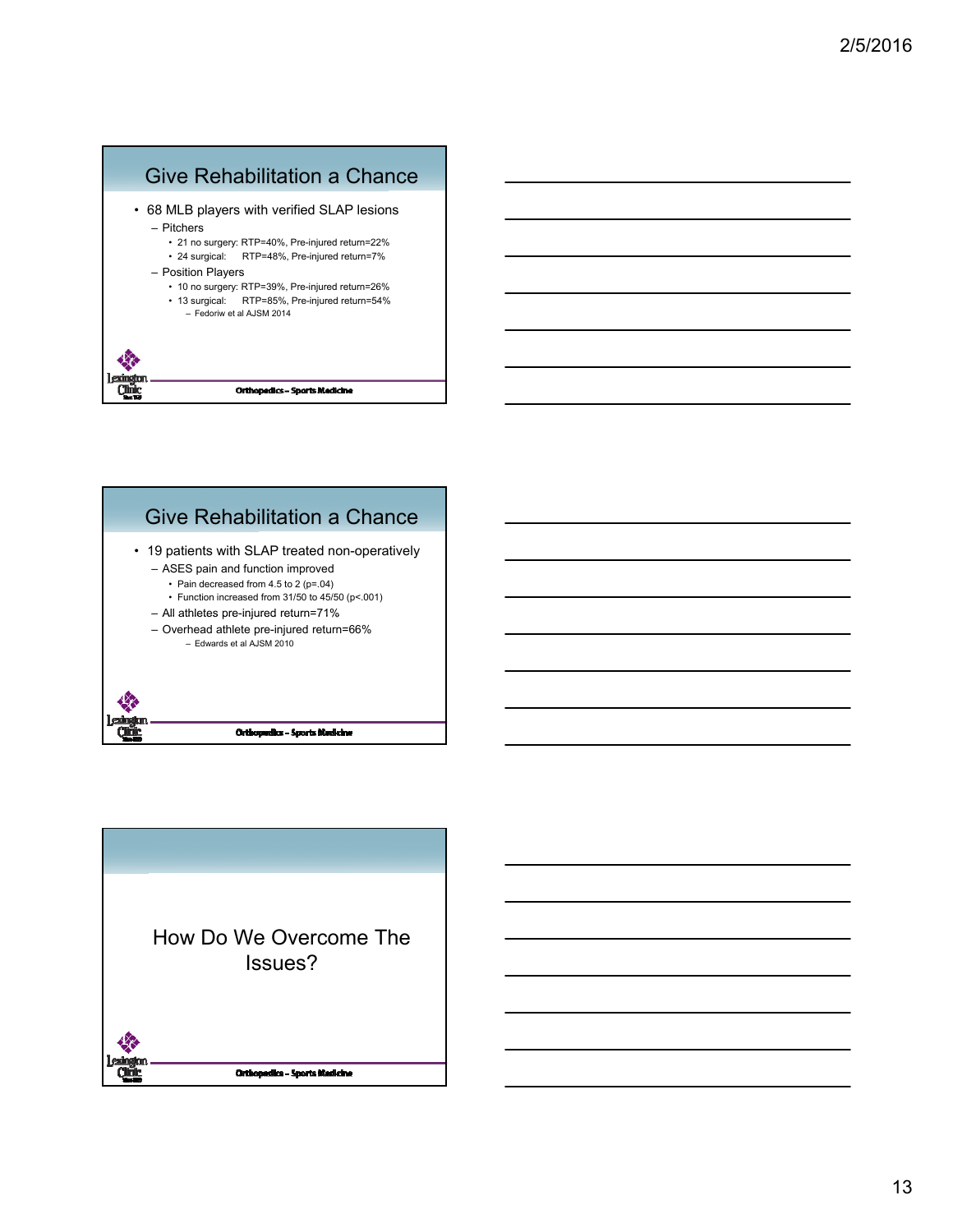





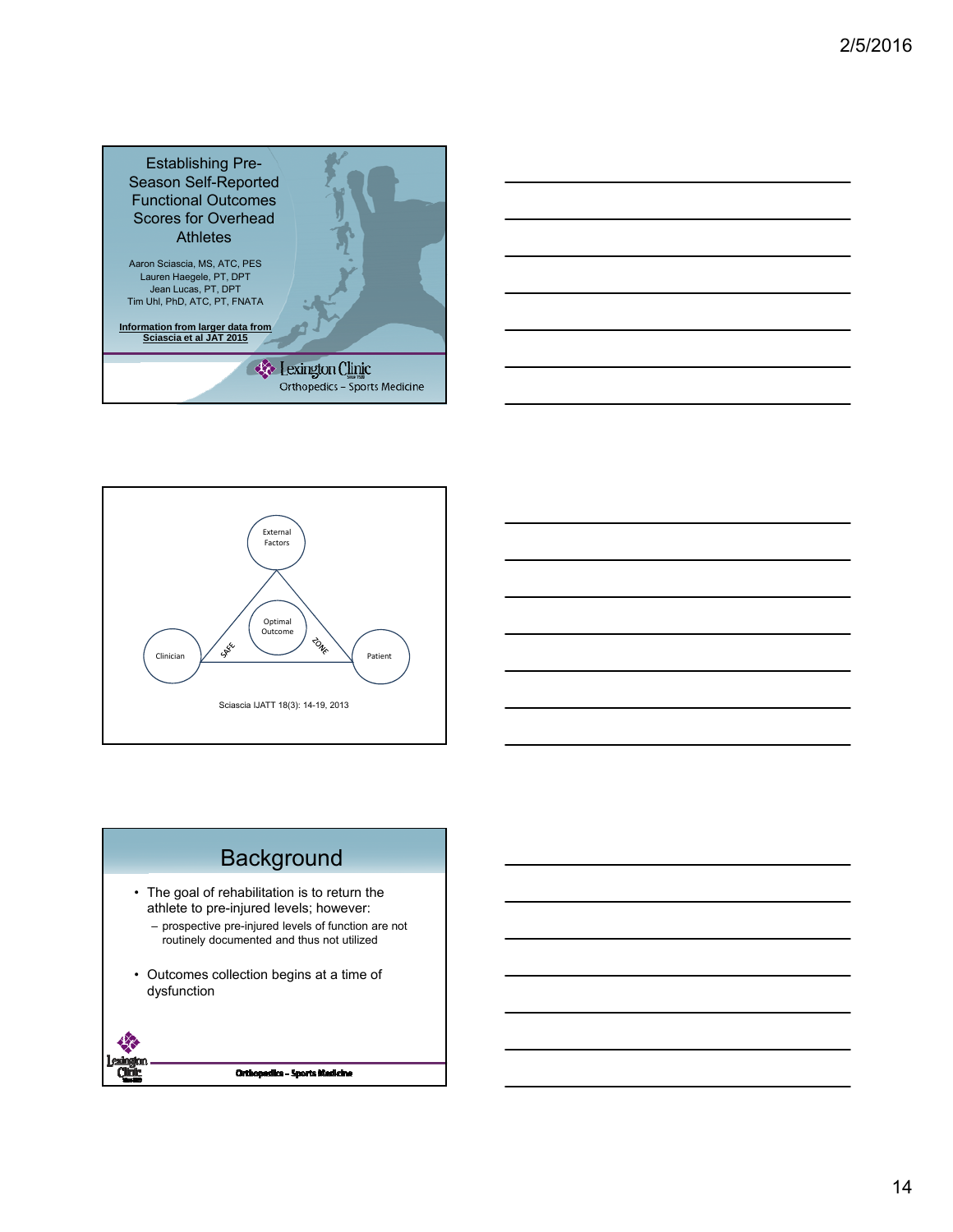| Never feel loose<br>during games or practice                                                        | Normal warm-up                                                                                 |
|-----------------------------------------------------------------------------------------------------|------------------------------------------------------------------------------------------------|
| How much pain do you experience in your shoulder or elbow?                                          |                                                                                                |
| Pain at rest                                                                                        | No pain with<br>competition                                                                    |
| elbow?                                                                                              | How much weakness and/or fatigue (i.e. loss of strength) do you experience in your shoulder or |
| Weakness or fatigue<br>preventing any competition                                                   | No weakness.<br>normal competition<br>fatigue                                                  |
| How unstable does your shoulder or elbow feel during competition?                                   |                                                                                                |
|                                                                                                     | No instability                                                                                 |
|                                                                                                     |                                                                                                |
| "Popping out" routinely<br>How much have arm problems affected your relationship with your coaches? |                                                                                                |



|                                                                                               | How much have you had to change your throwing motion, serve, stroke, etc. due to your arm?                          |
|-----------------------------------------------------------------------------------------------|---------------------------------------------------------------------------------------------------------------------|
| Completely changed.<br>don't perform motion anymore                                           | No change in<br>motion                                                                                              |
| How much has your velocity and/or power suffered due to your arm?                             |                                                                                                                     |
| Lost all power.<br>became finesse or<br>distance athlete                                      | No change in<br>velocity/power                                                                                      |
| What limitation do you have in endurance in competition due to your arm?                      |                                                                                                                     |
| Significant limitation<br>(became relief pitcher.<br>switched to short races.<br>for example) | No endurance limitation<br>in competition                                                                           |
|                                                                                               | How much has your control (of pitches, serves, strokes, etc.) suffered due to your arm?                             |
| Unpredictable control on<br>all pitches, serves,<br>strokes, etc.                             | No loss of control                                                                                                  |
| back from being at your full potential)?                                                      | How much do you feel your arm affects your current level of competition in your sport (i.e. is your arm holding you |
| Cannot compete.<br>Had to switch sports                                                       | <b>Desired</b> level<br>of competition                                                                              |

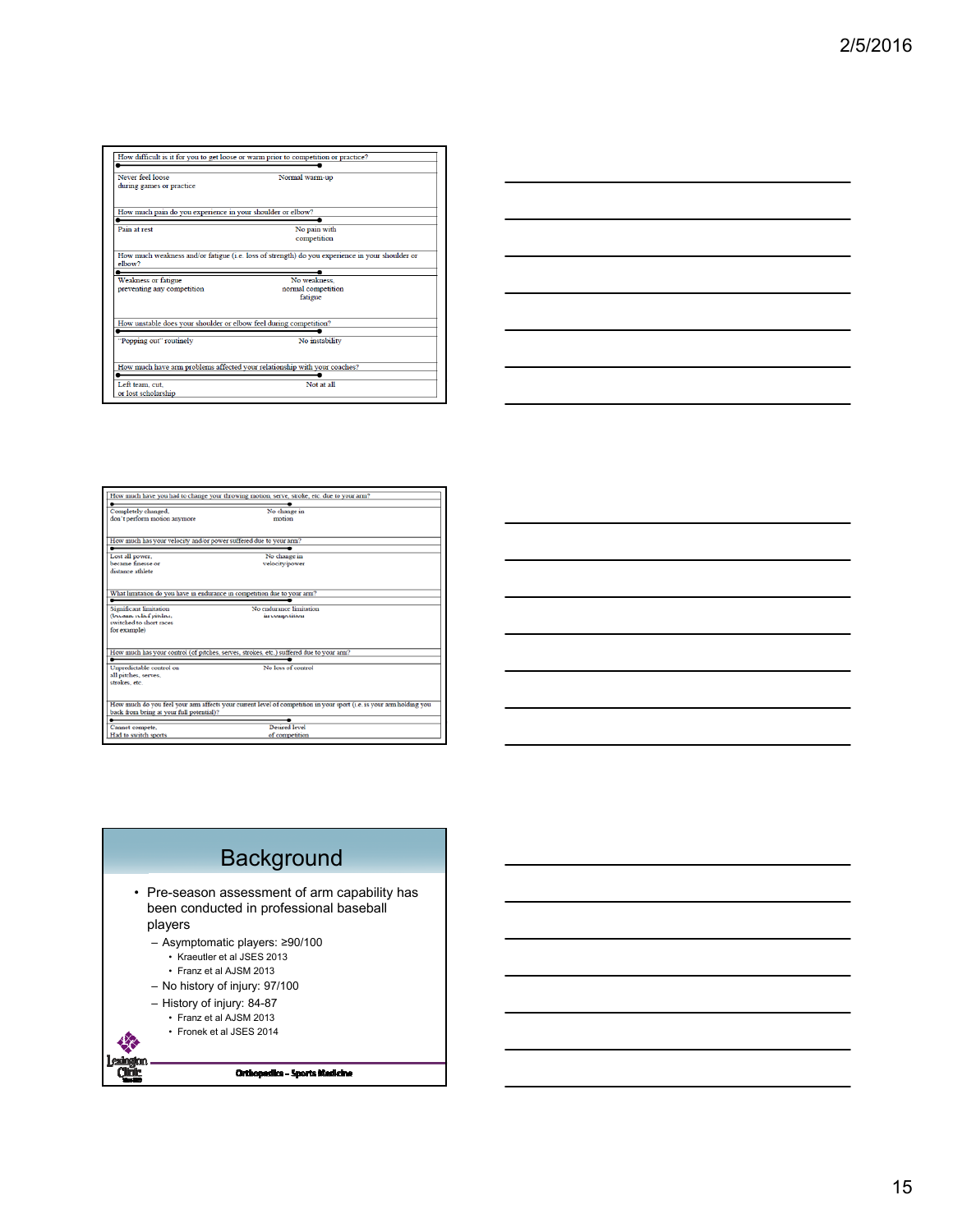



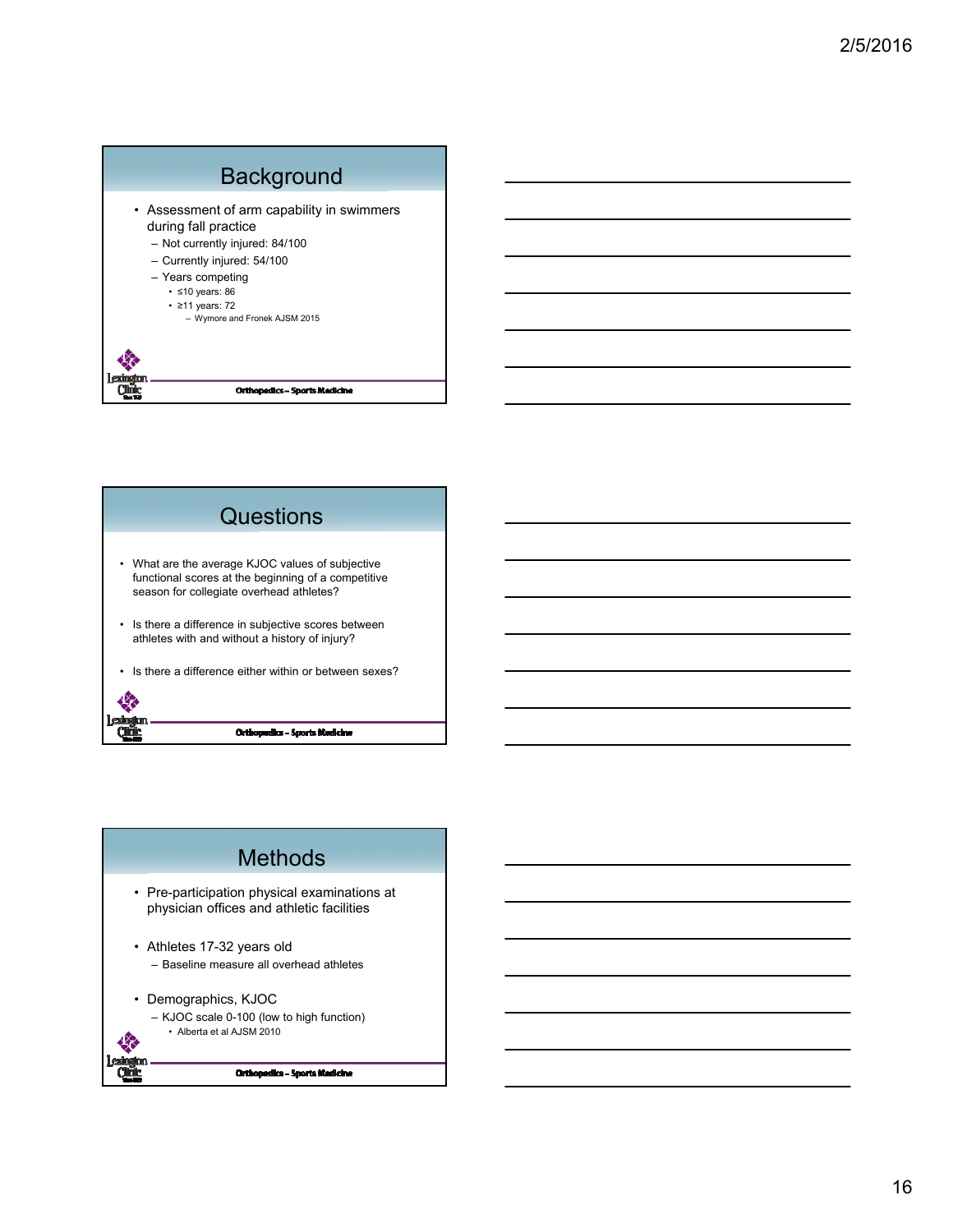





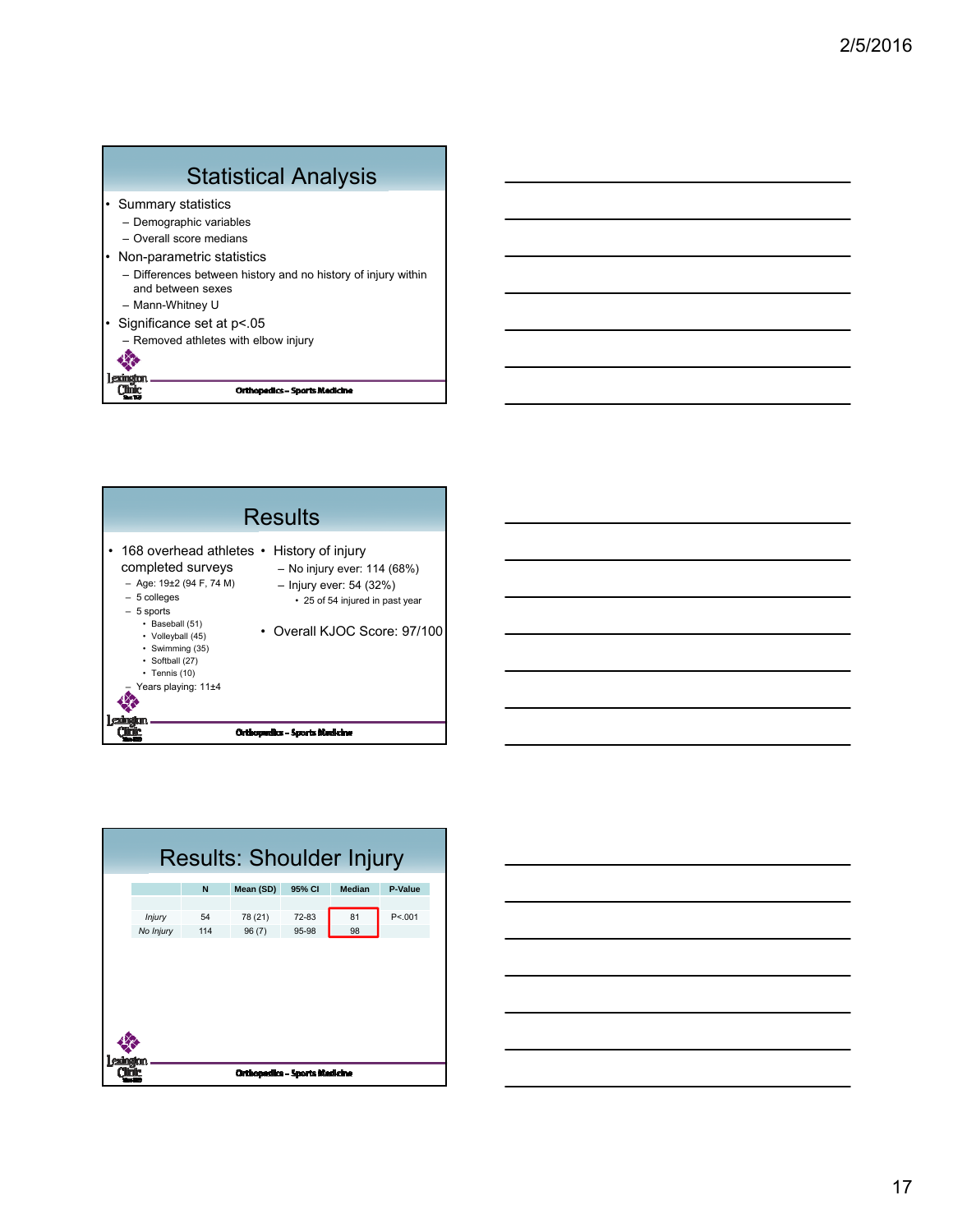|          | <b>Results: Sex</b> |    |                                      |        |               |         |
|----------|---------------------|----|--------------------------------------|--------|---------------|---------|
|          |                     | N  | Mean (SD)                            | 95% CI | <b>Median</b> | P-Value |
|          | Female              |    |                                      |        |               |         |
|          | Shoulder<br>Injury  | 25 | 74 (22)                              | 65-84  | 80            | P < 001 |
|          | No Injury           | 68 | 97(4)                                | 95-98  | 98            |         |
|          |                     |    |                                      |        |               |         |
|          |                     |    |                                      |        |               |         |
|          |                     |    |                                      |        |               |         |
|          |                     |    |                                      |        |               |         |
| exindit: |                     |    | <b>Orthopedics - Sports Medicine</b> |        |               |         |



|                               | N  | Mean (SD) | 95% CI | <b>Median</b> | P-Value |
|-------------------------------|----|-----------|--------|---------------|---------|
| Female                        |    |           |        |               |         |
| Shoulder<br><b>Injury</b>     | 25 | 74 (22)   | 65-84  | 80            | P < 001 |
| No Injury                     | 68 | 97(4)     | 95-98  | 98            |         |
| Male                          |    |           |        |               |         |
| Shoulder<br><b>Injury</b>     | 29 | 81 (19)   | 73-88  | 88            | P < 001 |
| No Injury                     | 45 | 96(9)     | 93-99  | 99            |         |
|                               |    |           |        |               |         |
| Orthopedics – Sports Medicine |    |           |        |               |         |





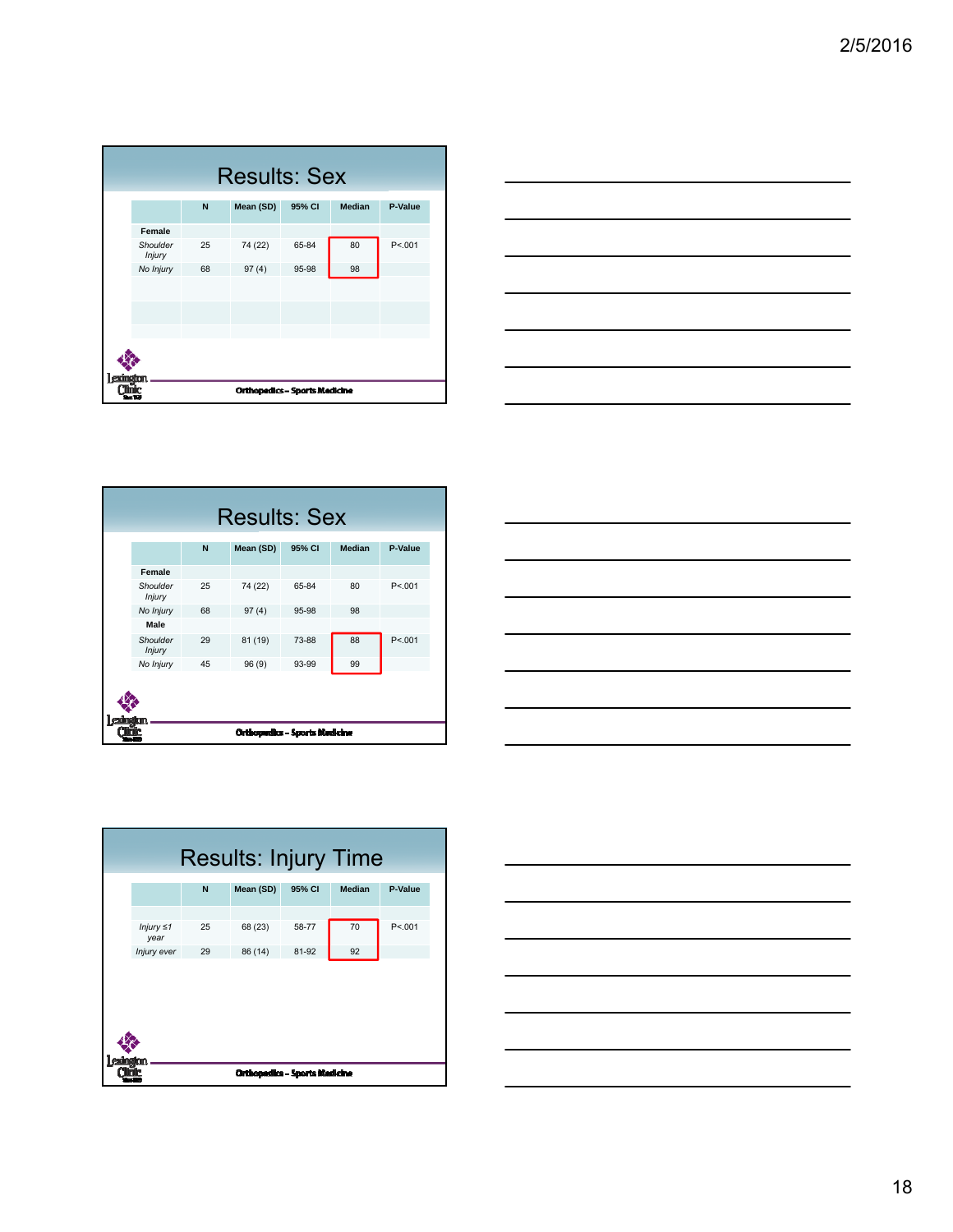| <b>Key Points</b>                                                                                                                                                                                                                                                                                                                                                                                                                                                                                |
|--------------------------------------------------------------------------------------------------------------------------------------------------------------------------------------------------------------------------------------------------------------------------------------------------------------------------------------------------------------------------------------------------------------------------------------------------------------------------------------------------|
| • History/current injury affects perceived physical capability<br>in overhead athletes<br>- Franz et al AJSM 2013<br>- Fronek et al JSES 2014<br>- Wymore and Fronek AJSM 2015<br>• Reported in other joints as well<br>$-$ Cameron et al A.ISM 2013<br>- Sciascia et al JAT (in press)<br>• Females perceived lower physical capability than males<br>- Ageberg et al AJSM 2010<br>- Naylor and McBeath Percep Psycho 2008<br>John and Ebbeck Sex Roles 2008<br>Bekker et al Pers Ind Diff 2002 |
| <b>Orthopedics - Sports Medicine</b>                                                                                                                                                                                                                                                                                                                                                                                                                                                             |



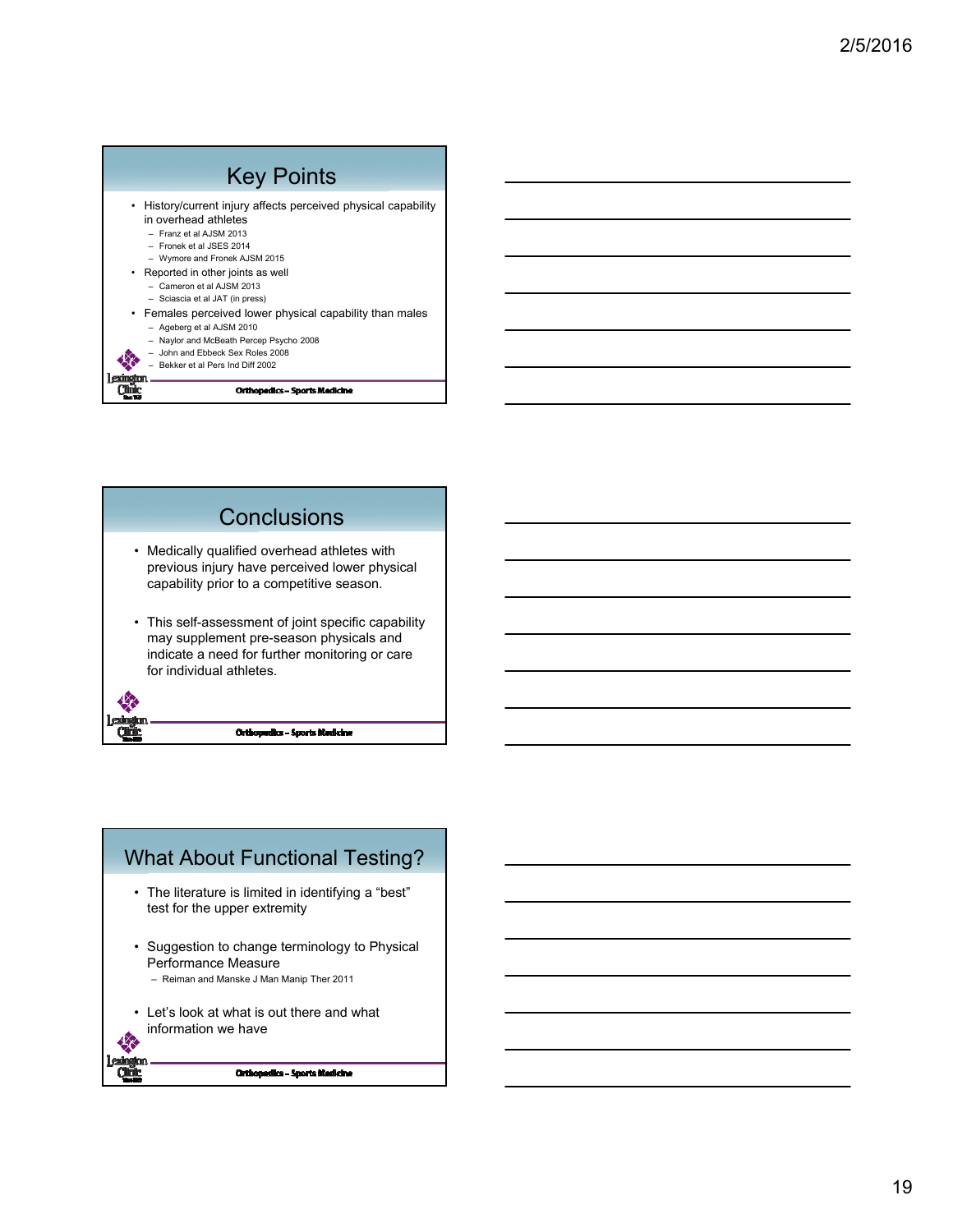### Physical Performance Measures

|                                                           | <b>Orthopedics - Sports Medicine</b>                      |
|-----------------------------------------------------------|-----------------------------------------------------------|
| l exincto                                                 | Modified pull-up                                          |
|                                                           | • Sitting throw test                                      |
|                                                           | • 1-arm hop test                                          |
|                                                           | • 1-RM estimate                                           |
| • Y-balance test                                          | • Seated shot-put for<br>distance (1 arm)                 |
| Closed kinetic chain<br>upper extremity<br>stability test | • Seated shot-put for<br>distance (2 arm)<br>$\cdot$ PSFT |
| • Push-ups                                                | • Softball throw for distance                             |



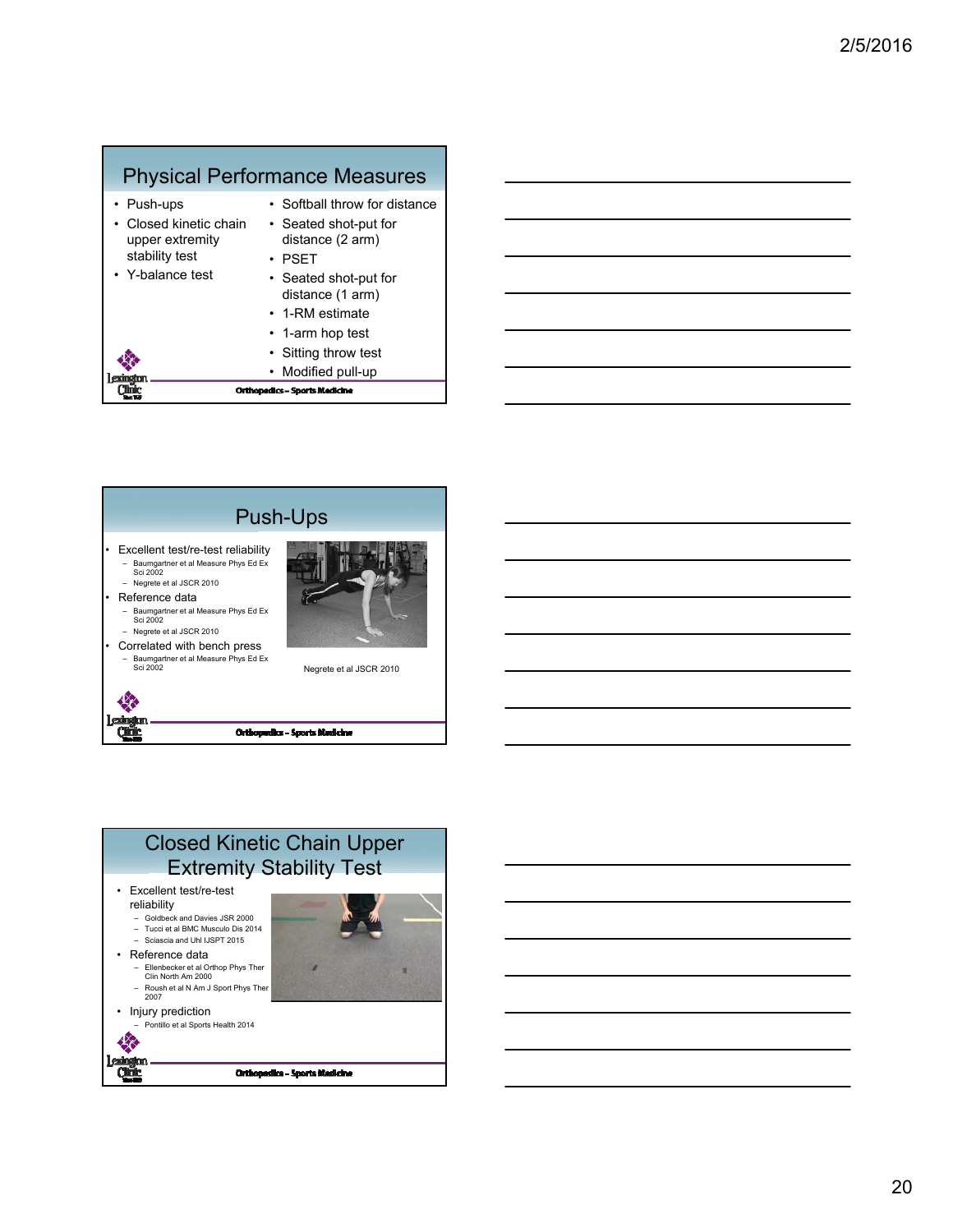|                                                                                                                                                                                                                     | <b>Y-Balance Test</b>                                  |                                                   |
|---------------------------------------------------------------------------------------------------------------------------------------------------------------------------------------------------------------------|--------------------------------------------------------|---------------------------------------------------|
| Excellent test/re-test<br>reliability<br>$-$ Gorman et al. ISCR 2012<br>- Westrick et al IJSPT 2012<br>• Correlated with push-ups<br>and CKCUEST<br>- Westrick et al IJSPT 2012<br>• No difference between<br>sexes | Starting Position YBT-UQ<br>Inferolateral YBT-UQ reach | Medial YBT-UQ reach<br>Superolateral YBT-UQ reach |
| Gorman et al JSCR 2012                                                                                                                                                                                              | Gorman et al JSCR 2012                                 |                                                   |
|                                                                                                                                                                                                                     |                                                        |                                                   |
|                                                                                                                                                                                                                     | <b>Orthopedics - Sports Medicine</b>                   |                                                   |



Orthopedics - Sports Medicine

œř



| <u> 1989 - Andrea Santana, amerikana amerikana amerikana amerikana amerikana amerikana amerikana amerikana amerik</u> |  |  |
|-----------------------------------------------------------------------------------------------------------------------|--|--|
| <u> 1989 - Johann Barn, amerikan bernama di sebagai bernama dan bernama di sebagai bernama dalam bernama dalam b</u>  |  |  |
| <u> 1989 - Johann Stoff, deutscher Stoff, der Stoff, der Stoff, der Stoff, der Stoff, der Stoff, der Stoff, der S</u> |  |  |
| <u> 1989 - Johann Stein, marwolaethau a bhann an t-Amhair an t-Amhair an t-Amhair an t-Amhair an t-Amhair an t-A</u>  |  |  |
| <u> 1989 - Johann Stoff, amerikansk politiker (d. 1989)</u>                                                           |  |  |
|                                                                                                                       |  |  |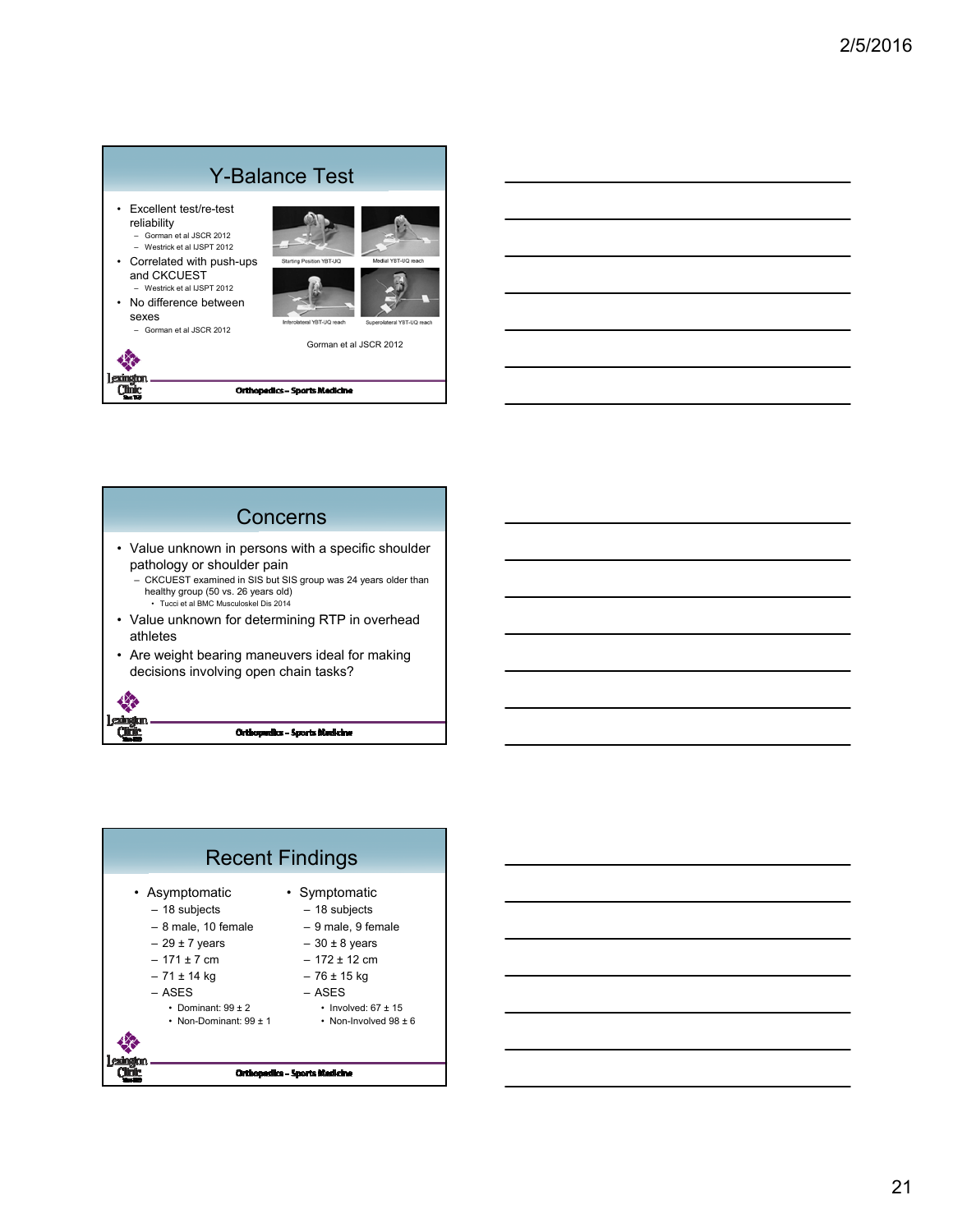



| <b>Recent Findings</b>      |          |              |                |                    |               |  |  |
|-----------------------------|----------|--------------|----------------|--------------------|---------------|--|--|
|                             |          |              |                | $\overline{1}$ -RM |               |  |  |
| Asymptomatic Group          | Scaption | Scaption     |                | Estimate           | 1-RM Estimate |  |  |
| $n = 18$                    | Dominant | Non-Dominant | <b>CKCUFST</b> | Dominant           | Non-Dominant  |  |  |
| ICC                         | 0.98     | 0.98         | 0.85           | 0.96               | 0.94          |  |  |
| Mean                        | 12kq     | 12kq         | 22 touches     | 8kg                | 8kg           |  |  |
| SD                          | 4kg      | 4kg          | 5 touches      | 4kg                | 4kg           |  |  |
| <b>SFM</b>                  | 1kg      | 1kg          | 2 touches      | 1kg                | 1kg           |  |  |
| MDC <sub>90</sub>           | 1kg      | 1kg          | 4 touches      | 2kg                | 2kg           |  |  |
|                             |          |              |                |                    |               |  |  |
| Sciascia and Uhl IJSPT 2015 |          |              |                |                    |               |  |  |

| the control of the control of the control of the control of the control of the control of the control of the control of the control of the control of the control of the control of the control of the control of the control |  |       |
|-------------------------------------------------------------------------------------------------------------------------------------------------------------------------------------------------------------------------------|--|-------|
|                                                                                                                                                                                                                               |  |       |
|                                                                                                                                                                                                                               |  |       |
|                                                                                                                                                                                                                               |  |       |
|                                                                                                                                                                                                                               |  |       |
|                                                                                                                                                                                                                               |  |       |
|                                                                                                                                                                                                                               |  |       |
| <u> Andreas Andreas Andreas Andreas Andreas Andreas Andreas Andreas Andreas Andreas Andreas Andreas Andreas Andr</u>                                                                                                          |  |       |
|                                                                                                                                                                                                                               |  |       |
|                                                                                                                                                                                                                               |  |       |
|                                                                                                                                                                                                                               |  |       |
|                                                                                                                                                                                                                               |  |       |
|                                                                                                                                                                                                                               |  |       |
|                                                                                                                                                                                                                               |  |       |
| <u> Andreas Andreas Andreas Andreas Andreas Andreas Andreas Andreas Andreas Andreas Andreas Andreas Andreas Andr</u>                                                                                                          |  | _____ |
|                                                                                                                                                                                                                               |  |       |
|                                                                                                                                                                                                                               |  |       |
|                                                                                                                                                                                                                               |  |       |
|                                                                                                                                                                                                                               |  |       |
|                                                                                                                                                                                                                               |  |       |
|                                                                                                                                                                                                                               |  |       |
|                                                                                                                                                                                                                               |  |       |

| <b>Recent Findings</b>      |          |              |                |                 |               |
|-----------------------------|----------|--------------|----------------|-----------------|---------------|
|                             |          |              |                | 1-RM            |               |
| Asymptomatic Group          | Scaption | Scaption     |                | <b>Estimate</b> | 1-RM Estimate |
| $n = 18$                    | Dominant | Non-Dominant | <b>CKCUEST</b> | Dominant        | Non-Dominant  |
| ICC.                        | 0.98     | 0.98         | 0.85           | 0.96            | 0.94          |
| Mean                        | 12kg     | 12kg         | 22 touches     | 8kg             | 8kg           |
| SD                          | 4kg      | 4kg          | 5 touches      | 4kg             | 4kg           |
| <b>SFM</b>                  | 1kg      | 1kg          | 2 touches      | 1kg             | 1kg           |
| MDC <sub>on</sub>           | 1kg      | 1kg          | 4 touches      | 2kg             | 2kg           |
|                             |          |              |                | 1-RM            |               |
| Symptomatic                 | Scaption | Scaption     |                | <b>Estimate</b> | 1-RM Estimate |
| Group n=18                  | Involved | Non-Involved | <b>CKCUFST</b> | Involved        | Non-Involved  |
| ICC                         | 0.97     | 0.95         | 0.86           | 0.93            | 0.93          |
| Mean                        | 12kg     | 13kg         | 22 touches     | 10kg            | 10kg          |
| SD                          | 4kg      | 4kg          | 5 touches      | 4kg             | 5kg           |
| <b>SFM</b>                  | 1kg      | 1kg          | 2 touches      | 1kg             | 1kg           |
| MDC <sub>90</sub>           | 2kg      | 2kg          | 4 touches      | 3kg             | 3kg           |
| Sciascia and Uhl IJSPT 2015 |          |              |                |                 |               |

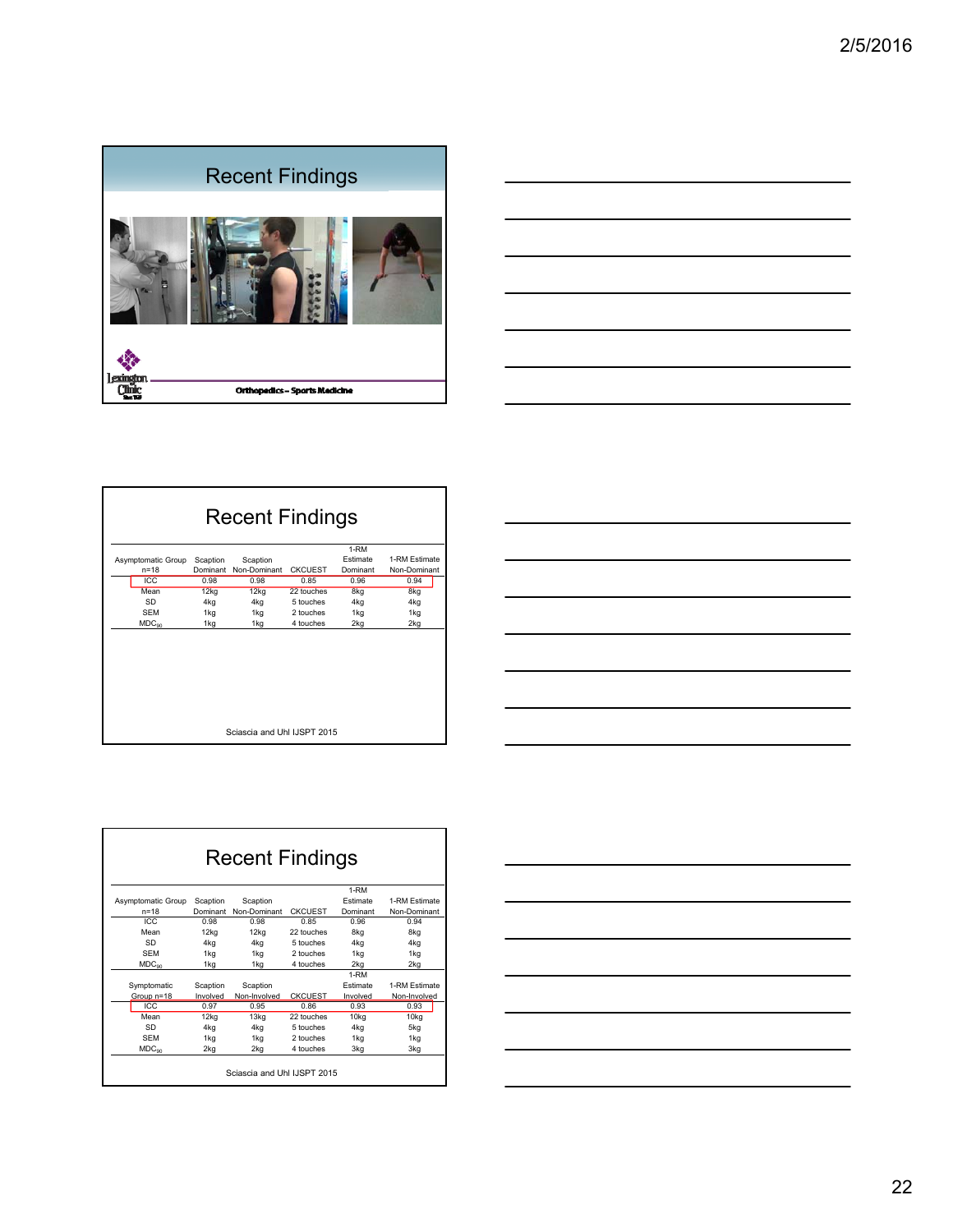



## Recommendations

- Still no "best" test
- CKCUEST has been examined the most and starting to look like a potential maneuver to utilize
- Traditional strength tests (MMT, lifting tasks) may not be best choice for RTP decisions